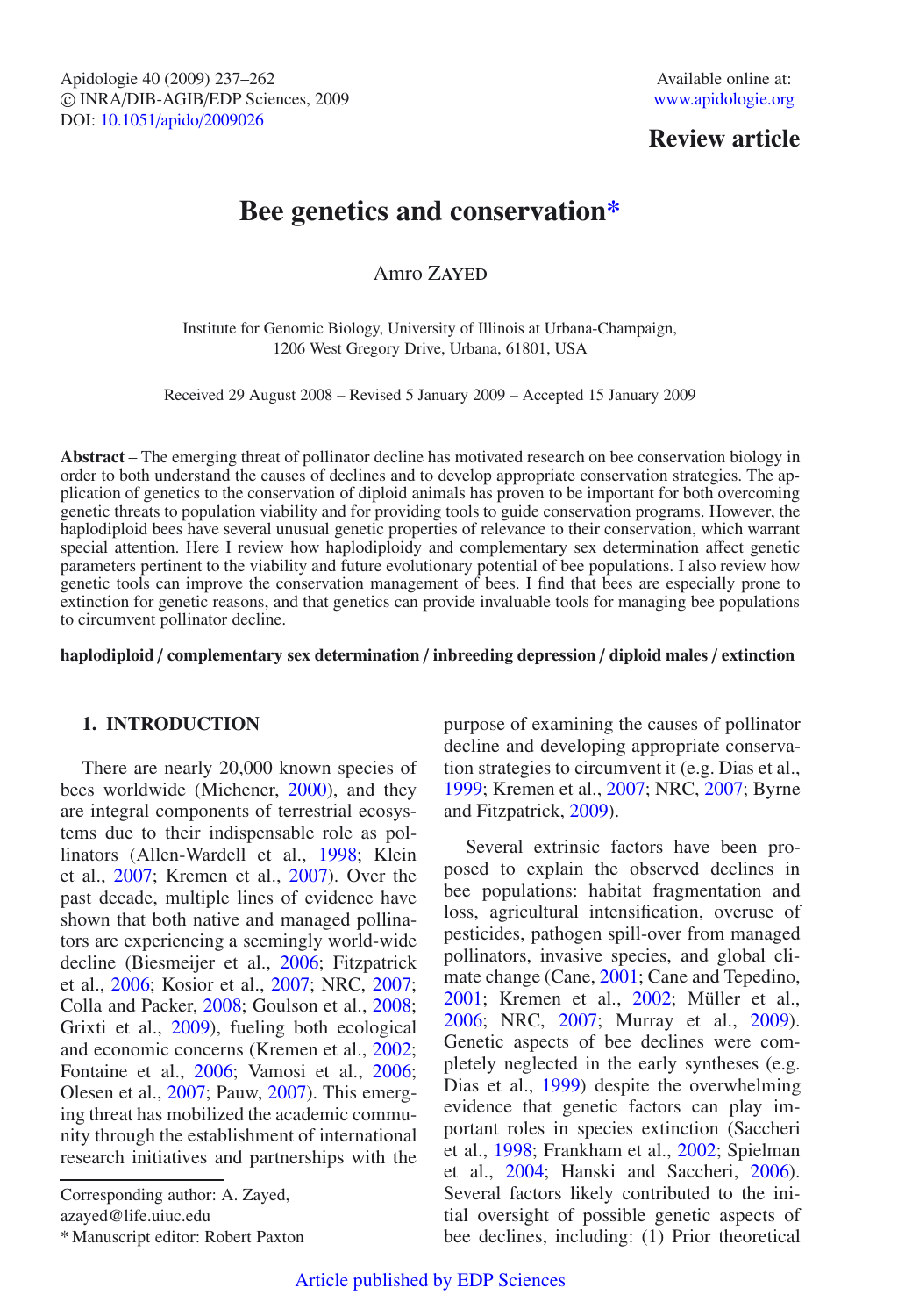arguments suggesting that genetics is relatively unimportant in the conservation biology of haplodiploids (Box I). (2) Difficulties in extrapolating knowledge gained from diploid organisms to the haplodiploid bees. (3) Lack of studies examining how specific bee genetic and life history traits (e.g. haplodiploidy, complementary sex determination, sociality, etc.) impact population viability. (4) Lack of genetic resources for bees. However, theoretical and technical advances over the past decade have overturned longstanding views regarding the immunity of bees to genetic threats in small populations and prompted research on their conservation genetics.

Research in conservation genetics can be conceptually divided into two general types of inquiry: (1) How does genetics contribute to population decline and extinction? (2) How can molecular tools be utilized to learn about an organism's characteristics relevant to conservation and management (e.g. taxonomy, natural history, and demography)? In this review, I summarize and synthesize studies on how genetics can contribute to bee declines (Sect. [2\)](#page-1-0), focusing on how haplodiploidy and genetic sex determination affect parameters relevant to population viability and evolutionary potential. I also review how genetic and genomic tools can be used in conservation and management of bee populations (Sect. [3\)](#page-10-0). To ensure that my review is accessible to the largest possible readership, I focus on presenting general concepts without delving into detailed mathematical treatments. For the mathematically inclined, I recommend several reviews on haplodiploid population genetics (Crozier, [1977](#page-19-4); Hedrick and Parker, [1997](#page-21-6)), and conservation genetics (Frankham et al., [2002;](#page-20-3) Gaggiotti, [2003;](#page-20-4) Hedrick, [2004](#page-21-7); Frankham, [2005\)](#page-20-5).

## <span id="page-1-0"></span>**2. GENETIC ASPECTS OF BEE DECLINES**

Genetic threats can reduce the viability of small wildlife populations over the short term by reducing fitness, as well as over the long term by limiting evolutionary potential (Box I) and adaptability. Here I discuss the three most

plausible and best supported genetic threats to the viability of small bee populations: Complementary sex determination, inbreeding depression, and loss of genetic diversity and consequent evolutionary potential. I do not discuss the hypothesized effects of the accumulation of deleterious mutations on population viability (Lynch et al., [1995\)](#page-22-3), given limited empirical support of 'mutational meltdowns' in sexually-reproducing populations (reviewed by Frankham, [2005](#page-20-5)). Box I contains a glossary of terms relevant to bee conservation genetics. The terminology relating to inbreeding is historically a very murky subject (Jacquard, [1975](#page-21-8); Templeton and Read, [1994](#page-24-3); Keller and Waller, [2002\)](#page-21-9). Following Glémin [\(2003](#page-21-10)) and Leberg and Firmin [\(2008](#page-22-4)), here I use 'systematic inbreeding' to describe species with mating systems characterized by 'inbreeding' (Box I). I use inbreeding by drift to describe the increasing probability of relatedness among mates in small populations (Box I). The term inbreeding depression (Box I) can also be ambiguous. Defined broadly, inbreeding depression, or reduced fitness of inbred individuals, can encompass the effects of complementary sex determination that are unique to some members of the Hymenoptera. However, inbreeding depression is classically ascribed to dominance and overdominance (Box I) – which are common to both diploids and haplodiploids. Here I treat the unique effects of complementary sex determination on the fitness of haplodiploids as distinct from inbreeding depression caused by dominance and overdominance.

### <span id="page-1-1"></span>**2.1. Complementary sex determination and bee declines: death by diploidy**

Bees belong to the insect order Hymenoptera, a group characterized by haplodiploidy (i.e. Females are diploid while males are usually haploid; Box I). The presumed ancestral sex determination mechanism in the Hymenoptera is single locus complementary sex determination (sl-CSD; Box I), where sex is determined by genotype at a single gene (Cook, [1993;](#page-19-5) van Wilgenburg et al., [2006](#page-24-4); Heimpel and de Boer, [2008\)](#page-21-11).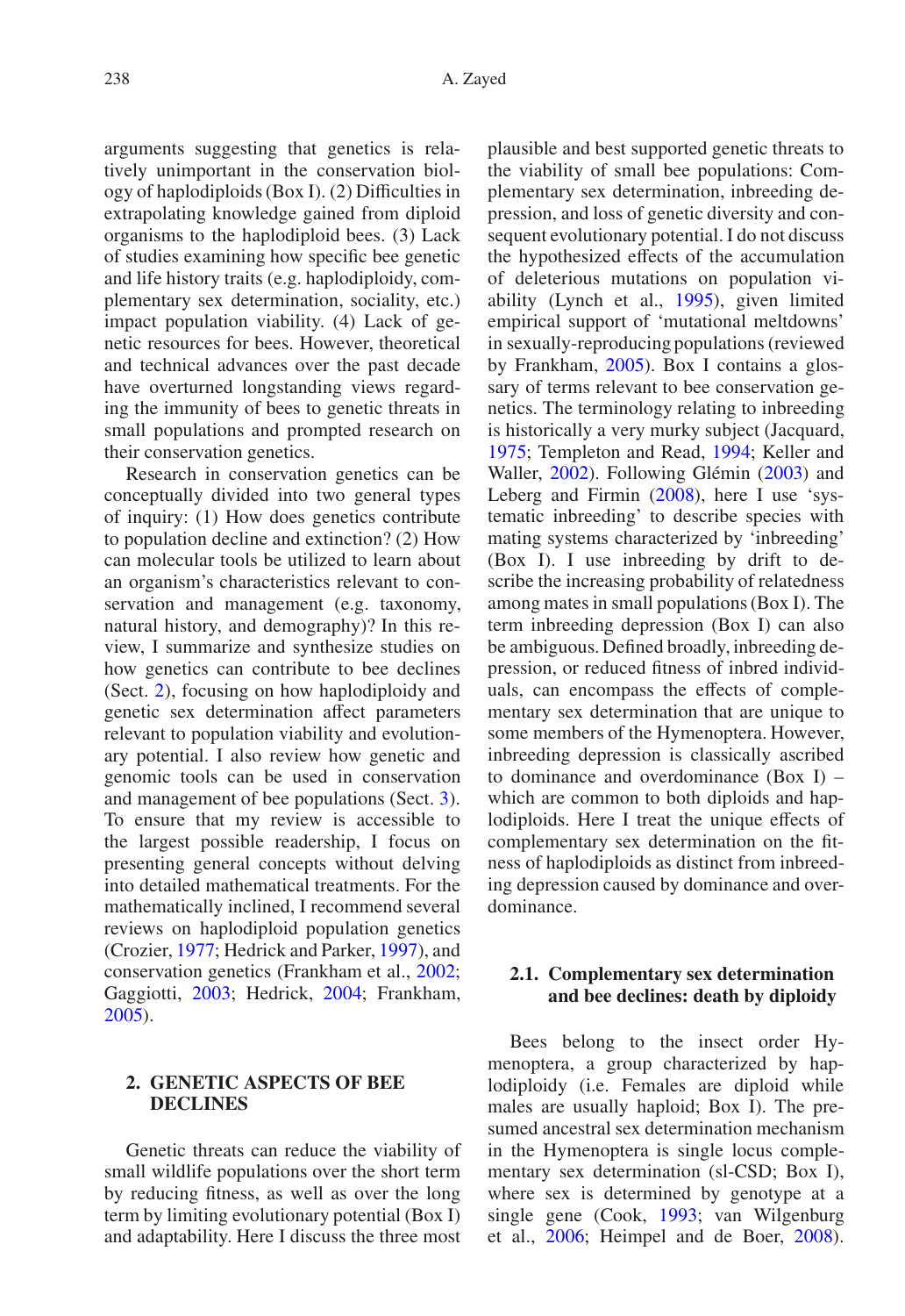<span id="page-2-0"></span>

**Figure 1.** Diploid male production. A matched mating results when a female mates with a male sharing a sex-determining allele in common (allele E). Half of the female's diploid progeny – all intended to be female – will be homozygous at the sex determination locus and will develop into diploid males (genotype EE).

Heterozygotes at the sex-determination locus develop into diploid females from fertilized eggs, while hemizygotes develop into haploid males from unfertilized eggs. In cases where a female mates with a haploid male that shares a sex-determining allele in common (i.e. matched mating; Box I) half of the female's diploid progeny will be homozygous at the sex-determination locus and will consequently develop into diploid males instead of females (Fig. [1\)](#page-2-0). Diploid males have been observed in 4 families and at least 27 species of both solitary and social bees (Tab. [I\)](#page-3-0), and the sex determination locus has been molecularly identified in the honey bee *Apis mellifera* (Beye et al., [2003\)](#page-18-2) and genetically mapped in the bumble bee *Bombus terrestris* (Gadau et al., [2001\)](#page-20-6).

The production of diploid males represents a large genetic cost in bee populations. Diploid males are mostly either inviable or sterile (Agoze et al., [1994;](#page-18-3) Duchateau et al., [1994;](#page-20-7) Holloway et al., [1999;](#page-21-12) Liebert et al., [2004,](#page-22-5) [2005](#page-22-6); Heimpel and de Boer, [2008\)](#page-21-11). Female Hymenoptera only fertilize their eggs when attempting to produce daughters. The production of diploid males from fertilized eggs therefore acts to increase female mortality. A secondary cost to diploid male production is also incurred if diploid males are viable and achieve matings. Viable diploid males produce diploid sperm and thus females mating with them produce inviable fertilized eggs or sterile triploid daughters (Krieger et al., [1999;](#page-22-7) Ayabe et al., [2004;](#page-18-4) Liebert et al., [2004](#page-22-5), [2005](#page-22-6)), with one rare exception in an aculeate wasp (Cowan and Stahlhut, [2004\)](#page-19-6). In such cases, the production of diploid males indirectly increases female mortality by constraining their mates to the production of haploid males and triploid daughters. Therefore, diploid male production increases female mortality over one or two generations, given inviable or effectively sterile diploid males respectively. Ultimately, increased female mortality caused by diploid male production will result in reduced population growth rates in bee populations (Stouthamer et al., [1992;](#page-24-5) Pamilo and Crozier, [1997\)](#page-23-4). In social bees, diploid male production will effectively increase female mortality for both reproductive and worker castes, and can thus reduce both population and colony growth rates (Cook and Crozier, [1995](#page-19-7)). In cases where colony survival is a function of the size of the worker force, diploid male production can significantly increase colony mortality (Plowright and Pallett, [1979](#page-23-5); Ross and Fletcher, [1986](#page-23-6)). Diploid male production is thus expected to be costly in both solitary and social bees.

The number of sex-determining alleles, which indirectly controls the frequency of diploid male production, is an increasing function of population size (Fig. [2\)](#page-4-0). Mutation provides a constant but slow (e.g. 10−6, Kerr, [1997\)](#page-21-13) input of novel sex-determining alleles into the gene pool, increasing genetic diversity at the sex-determination locus. Given the fitness costs associated with the production of homozygotes at the sex-determination locus, which develop into diploid males, the locus experiences strong negative frequency dependent selection (Box I): New sex-determining alleles introduced by mutation will initially rise in frequency since individuals carrying them have higher relative fitness (i.e. they are less likely to participate in matchedmatings). However, as selection increases the frequency of the new allele, relative to preexisting alleles, the relative fitness of individuals carrying the new allele will diminish as they participate in more matched-matings. Negative frequency dependent selection therefore acts to homogenize the frequencies of sexdetermining alleles in a population: The equilibrium allele frequency at the sex-determining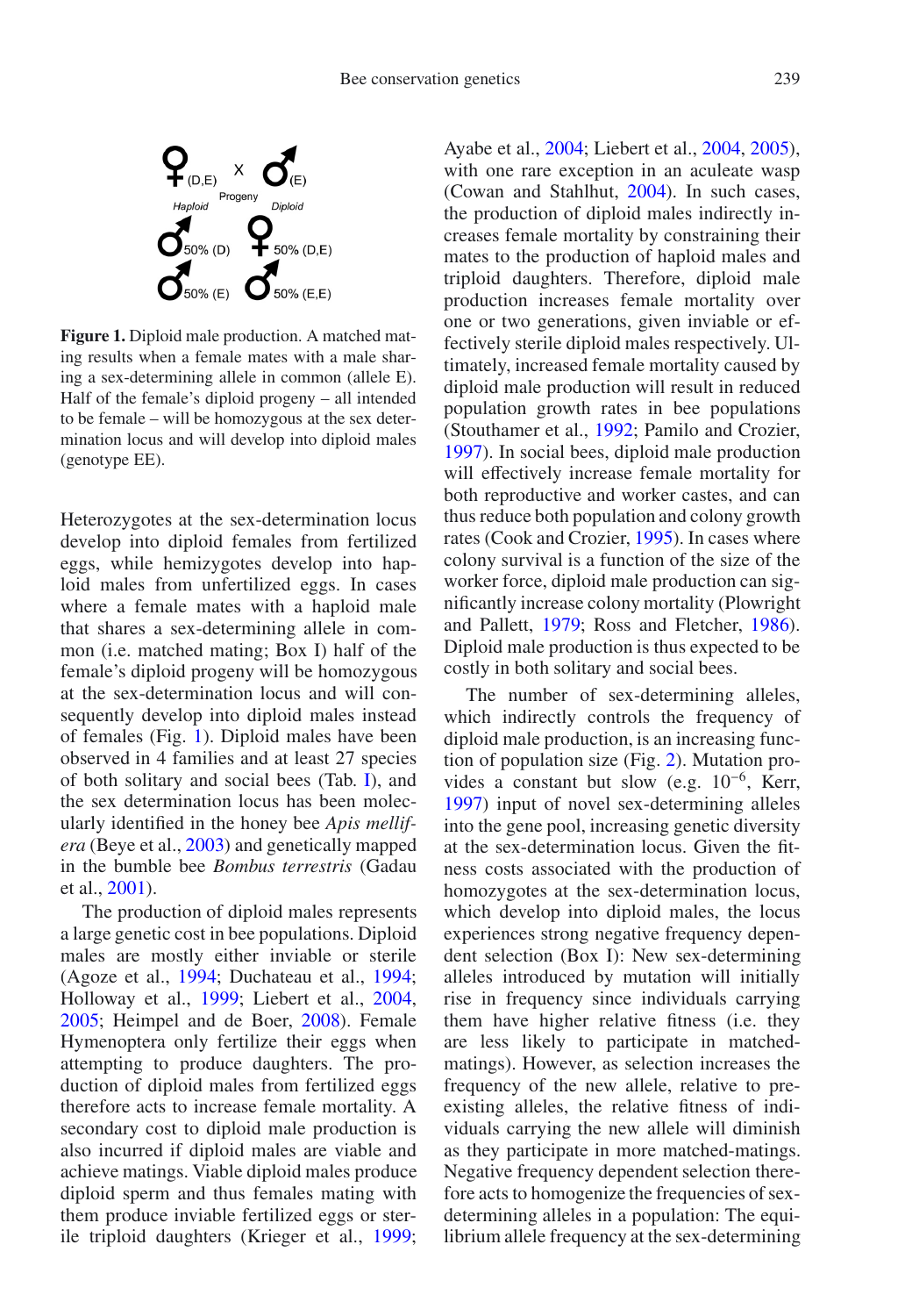| Species                  | Reference                        |
|--------------------------|----------------------------------|
| Family Andrenidae        |                                  |
| Andrena scotica          | (Paxton et al., $2000$ )         |
| Family Halictidae        |                                  |
| Augochlorella striata    | (Packer and Owen, 1990)          |
| Halictus poeyi           | (Zayed and Packer, 2001)         |
| Lasioglossum leucozonium | (Zayed et al., 2007)             |
| Lasioglossum zephyrum    | (Kukuk and May, 1990)            |
| Family Megachilidae      |                                  |
| Megachile rotundata      | (McCorquodale and Owen, 1994)    |
| Family Apidae            |                                  |
| Apis cerana              | (Woyke, 1979)                    |
| Apis mellifera           | (Adams et al., 1977; and others) |
| Bombus atratus           | (Plowright and Pallett, 1979)    |
| <b>Bombus</b> florilegus | (Takahashi et al., 2008)         |
| <b>Bombus</b> impatiens  | Zayed et al. unpublished         |
| Bombus muscorum          | (Darvill et al., $2006$ )        |
| Bombus sylvarum          | (Ellis et al., 2006)             |
| <b>Bombus</b> terrestris | (Duchateau et al., 1994)         |
| Eufriesea magrettii      | (Lopez-Uribe et al., 2007)       |
| Euglossa imperialis      | (Zayed et al., 2004)             |
| Euglossa mandibularis    | (Takahashi et al., 2001)         |
| Euglossa meriana         | (Roubik et al., 1996)            |
| Euglossa piliventris     | (Lopez-Uribe et al., 2007)       |
| Euglossa sapphirina      | (Roubik et al., 1996)            |
| Euglossa tridentata      | (Roubik et al., 1996)            |
| Eulaema cingulata        | (Lopez-Uribe et al., 2007)       |
| Melipona compressipes    | (Kerr, 1987)                     |
| Melipona scutellaris     | (Carvalho, 2001)                 |
| Melipona quadrifasciata  | (Camargo, 1979)                  |
| Scaptotrigona postica    | (Paxton et al., 2003)            |
| Trigona carbonaria       | (Green and Oldroyd, 2002)        |

<span id="page-3-0"></span>**Table I.** Bee species where diploid males have been reported.

locus is 1/*k*, where *k* represents the number of sex-determining alleles in the population (Adams et al., [1977;](#page-18-5) Yokoyama and Nei, [1979;](#page-25-4) Owen and Packer, [1994\)](#page-23-10). In a random mating population, the frequency of diploids that are male, measured as the proportion of homozygotes at the sex-determination locus, is  $k(1/k)^2$  (i.e. number of sex-determining alleles multiplied by the expected homozygosity of an allele at equilibrium frequency) =

1/*k*. The frequency of diploid male production is thus equivalent to the equilibrium frequency of sex-determining alleles, and thus diploid male production is inversely proportional to the number of sex-determining alleles in the population (Fig. 2). Ultimately, the number of sex-determining alleles in a population is a function of mutation, negative frequency dependent selection, and genetic drift (Yokoyama and Nei, [1979;](#page-25-4) Cornuet,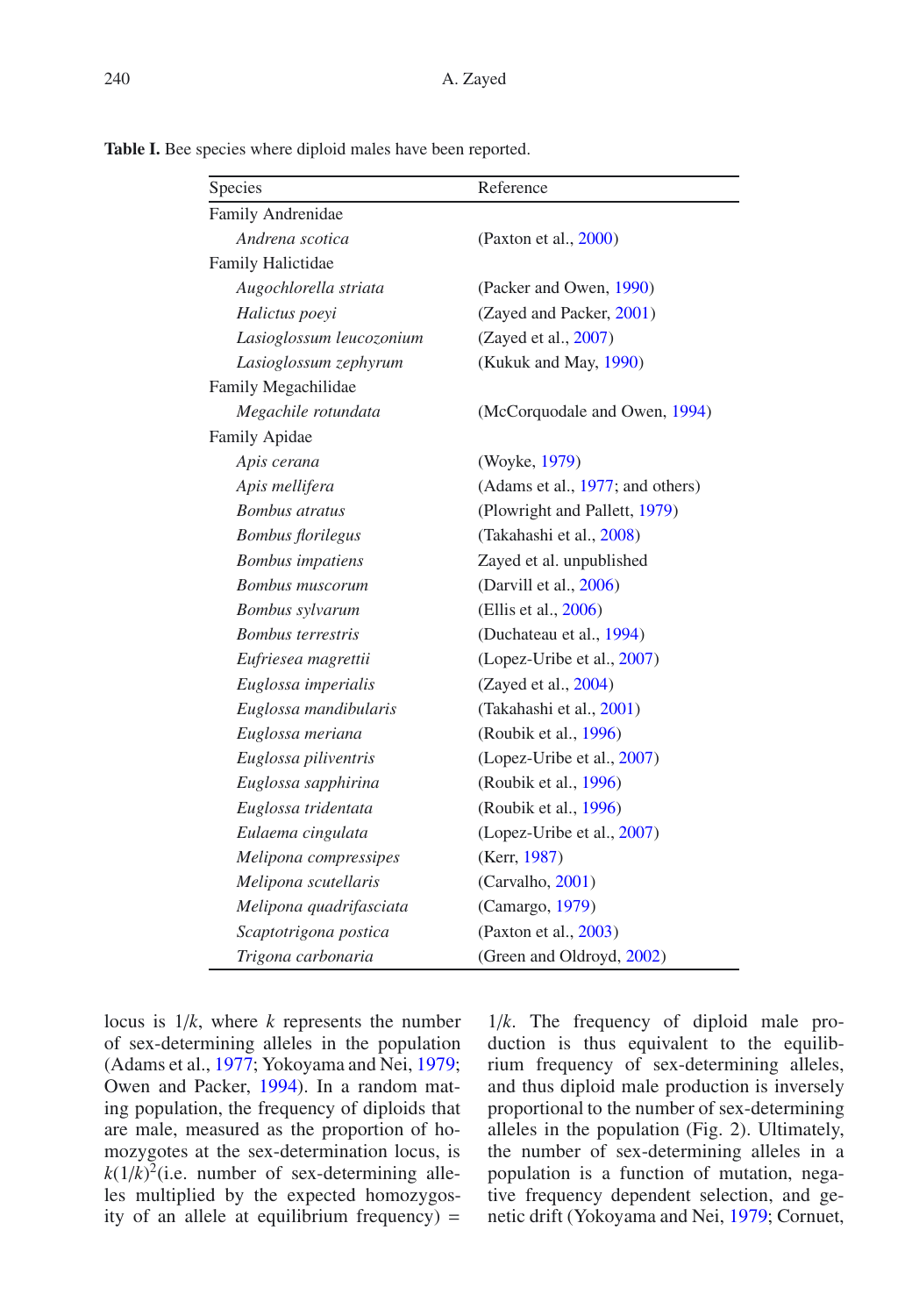<span id="page-4-0"></span>

**Figure 2.** Smaller populations maintain less alleles at the sex determination locus, and consequently produce higher frequencies of diploid males, when compared to larger populations. The graph was obtained assuming a mutation rate of  $10^{-6}$  using Cornuet's [\(1980](#page-19-10)) mutation-selection-drift equilibrium model.

[1980](#page-19-10)). Smaller populations are more affected by drift and are thus expected to maintain fewer sex-determining alleles, and have higher frequencies of diploid male production compared to larger populations (Fig. [2\)](#page-4-0).

Complementary sex determination and diploid male production are expected to have a negative impact on the population viability of bees. The production of diploid males is expected to be higher in smaller populations (Fig. [2\)](#page-4-0), and is thus expected to reduce growth rates in these populations (Stouthamer et al., [1992;](#page-24-5) Pamilo and Crozier, [1997\)](#page-23-4). Zayed and Packer [\(2005\)](#page-25-5) explored the relationship between diploid male production and extinction using simulation models of population viability. Population viability analysis is a very useful framework to examine how deterministic and stochastic events impact extinction risk (Brook et al., [2002a](#page-19-11)). Briefly, Zayed and Packer [\(2005\)](#page-25-5) modelled hypothetical haplodiploid populations assuming a wide range of population sizes, and growth rates. First, simulations were conducted assuming no complementary sex determination to estimate the risk of extinction due to demographic factors alone. Then, simulations incorporating complementary sex determination were performed to examine the effects of diploid male production on extinction risk. Given initially identical population sizes and growth rates, the production of diploid males increased the risk of extinction by more than an order of magnitude on average (Zayed and Packer, [2005\)](#page-25-5). The production of effectively sterile diploid males increased the extinction risk over that caused by inviable diploid males, because of the former's secondary effects on population growth rates. In diploid species, inbreeding depression is the biggest genetic threat to short-term population viability (Brook et al., [2002b;](#page-19-12) Spielman et al., [2004\)](#page-24-2). Zayed and Packer [\(2005](#page-25-5)) also compared the probability of extinction caused by inbreeding depression in diploid populations with that caused by diploid male production in haplodiploid populations. Given identical starting population parameters, the risk of extinction caused by diploid male production in haplodiploid populations was an order of magnitude higher than that caused by inbreeding depression in diploid populations, making complementary sex determination in haplodiploids the largest known genetic threat to population viability (Zayed and Packer, [2005](#page-25-5); Hedrick et al., [2006\)](#page-21-16).

Zayed and Packer [\(2005\)](#page-25-5) attributed this increased extinction risk to the effects of the "Diploid Male Vortex". The production of diploid males can initiate a positive feedback cycle that leads to rapid extinction. This occurs because the production of diploid males initially reduces population sizes and growth rates. Demographic and environmental stochasticity combined with increased genetic drift in a smaller population further reduce the number of sex-determining alleles which leads to higher levels of diploid male production. This diploid male vortex will continue to reduce the proportion of females in the population, further reducing growth rates. In isolated populations with small sizes and or low reproductive rates, negative population growth rates can be rapidly achieved, ultimately leading to extinction.

Although it is difficult to attribute specific causes to population declines and extinction in nature, several lines of evidence suggest that diploid male production can contribute, and has contributed, to bee declines:

1. Higher levels of extinction are observed in laboratory populations of parasitoid wasps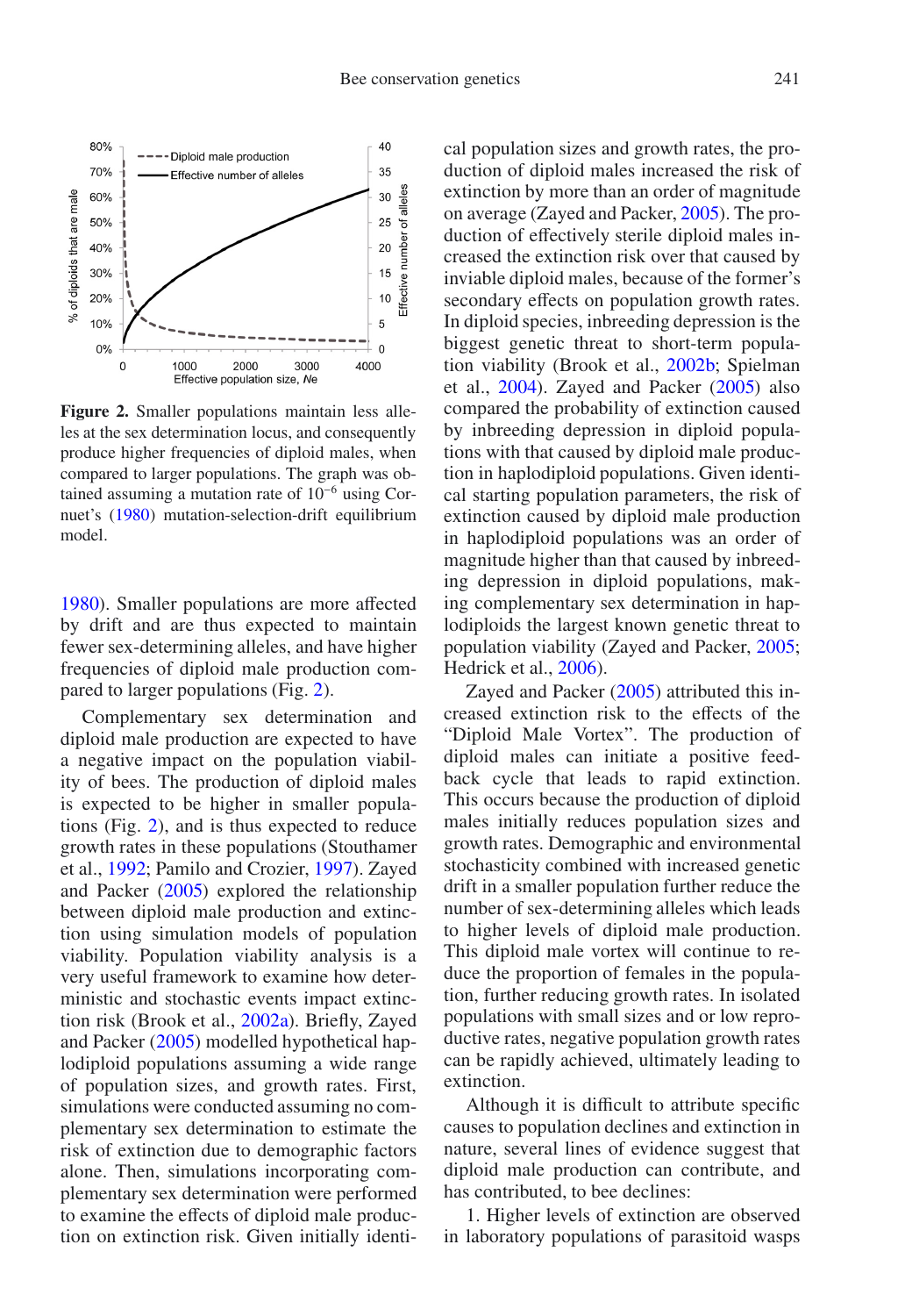with versus without complementary sex deter-mination (Stouthamer et al., [1992;](#page-24-5) Wu et al., [2003\)](#page-25-6), as expected from Zayed and Packer's [\(2005](#page-25-5)) simulations. Furthermore, when laboratory populations of parasitoid wasps go extinct, they usually do so with high male-biased sex ratios (Simmonds, [1947\)](#page-24-9), as predicted by Zayed and Packer's [\(2005\)](#page-25-5) simulations.

2. The simulation models developed by Zayed and Packer [\(2005](#page-25-5)) show that diploid male production can bring-about extinction over realistic demographic parameters for bees. In simulations, the net reproductive output of female bees was an important predictor for their susceptibility to extinction through the diploid male vortex. Many solitary bee species have very low life-time fecundity (Michener and Rettenmeyer, [1956;](#page-22-11) Danks, [1971;](#page-20-10) Else et al., [1978;](#page-20-11) Minckley et al., [1994;](#page-22-12) Franzén and Larsson, [2007\)](#page-20-12). Franzén and Larsson [\(2007\)](#page-20-12) recently summarized the reproductive output of several *Andrena* species which averaged 5.8 eggs per lifetime. At these levels, the risk of extinction caused by the diploid male vortex are extremely high for a small population unless the environment is conducive to rapid population growth (Zayed and Packer, [2005](#page-25-5)).

3. The production of diploid males has been empirically shown to increase colony mortality for some social Hymenoptera, both in the laboratory (Plowright and Pallett, [1979](#page-23-5)) and in the field (Ross and Fletcher, [1986\)](#page-23-6).

4. Diploid males have been found in many declining and/or endangered solitary and social bee species (Carvalho, [2001;](#page-19-8) Zayed et al., [2004;](#page-25-7) Darvill et al., [2006](#page-20-8); Ellis et al., [2006;](#page-20-9) Takahashi et al., [2008\)](#page-24-6). For example, diploid males, and triploid queens have been observed in small populations of the rare and locally distributed bumble bee B*ombus florilegus* (Takahashi et al., [2008](#page-24-6)). In the stingless bee *Melipona scutellaris*, small isolated populations maintain low numbers of sex-determining alleles and rapidly go extinct (Carvalho, [2001](#page-19-8)), presumably due to the effects of the diploid male vortex. However, these populations can be 'rescued' through the intentional introduction of mated queens from other populations, which increases the number of sex-determining alleles (Carvalho, [2001\)](#page-19-8).

Carvalho's [\(2001](#page-19-8)) study demonstrates a direct causal link between diploid male production, and extinction in bees.

The above lines of evidence suggest that diploid male production can be, and likely has been, involved in the global decline of bees. Habitat loss and fragmentation are expected to reduce levels of genetic variation in natural populations (Gilpin, [1991;](#page-21-17) Hedrick and Gilpin, [1997;](#page-21-18) Whitlock and Barton, [1997](#page-25-8)), including allelic variation at the sexdetermination locus, making smaller bee populations more susceptible to extinction through the diploid male vortex. Furthermore, any extrinsic factor that acts to reduce bee population growth rates (e.g. overuse of pesticides, pathogen/parasite infections, competition from invasive species) will also, through the dependence of diploid male production on population size, initiate the diploid male vortex (Fig. [3\)](#page-6-0). Bee populations are thus expected to decline faster, and recover slower, than expected based on ecological predictions alone due to the synergistic negative effects of diploid male production on population size and growth (Fig. [3\)](#page-6-0).

Stochastic models supporting the role of diploid male production in bee declines have assumed monandry (i.e. females singly mate), random mating, and no adaptations to reduce the costs of diploid male production (Zayed and Packer, [2005\)](#page-25-5). The first two assumptions are well supported by empirical data (Eickwort and Ginsberg, [1980](#page-20-13); Estoup et al., [1995;](#page-20-14) Strassmann, [2001](#page-24-10); Green and Oldroyd, [2002;](#page-21-15) Palmer et al., [2002;](#page-23-11) Paxton et al., [2003](#page-23-9); Cameron et al., [2004;](#page-19-13) Paxton, [2005](#page-23-12); Beveridge et al., [2006](#page-18-6); Kraus et al., [2008](#page-21-19)), with some exceptions (e.g. Page, [1980;](#page-23-13) Paxton et al., [2000\)](#page-23-7). Polyandry is expected to reduce between-family variation in the production of diploid males when compared to monandry. However, the total frequency of diploid male production will remain unchanged (Cook and Crozier, [1995\)](#page-19-7). Lower variance in diploid male frequencies between families should slightly reduce the effects of drift (Frankham, [1995a](#page-20-15)), although similar extinction risks should be experienced under both polyandry and monandry given equal population-wide frequencies of diploid male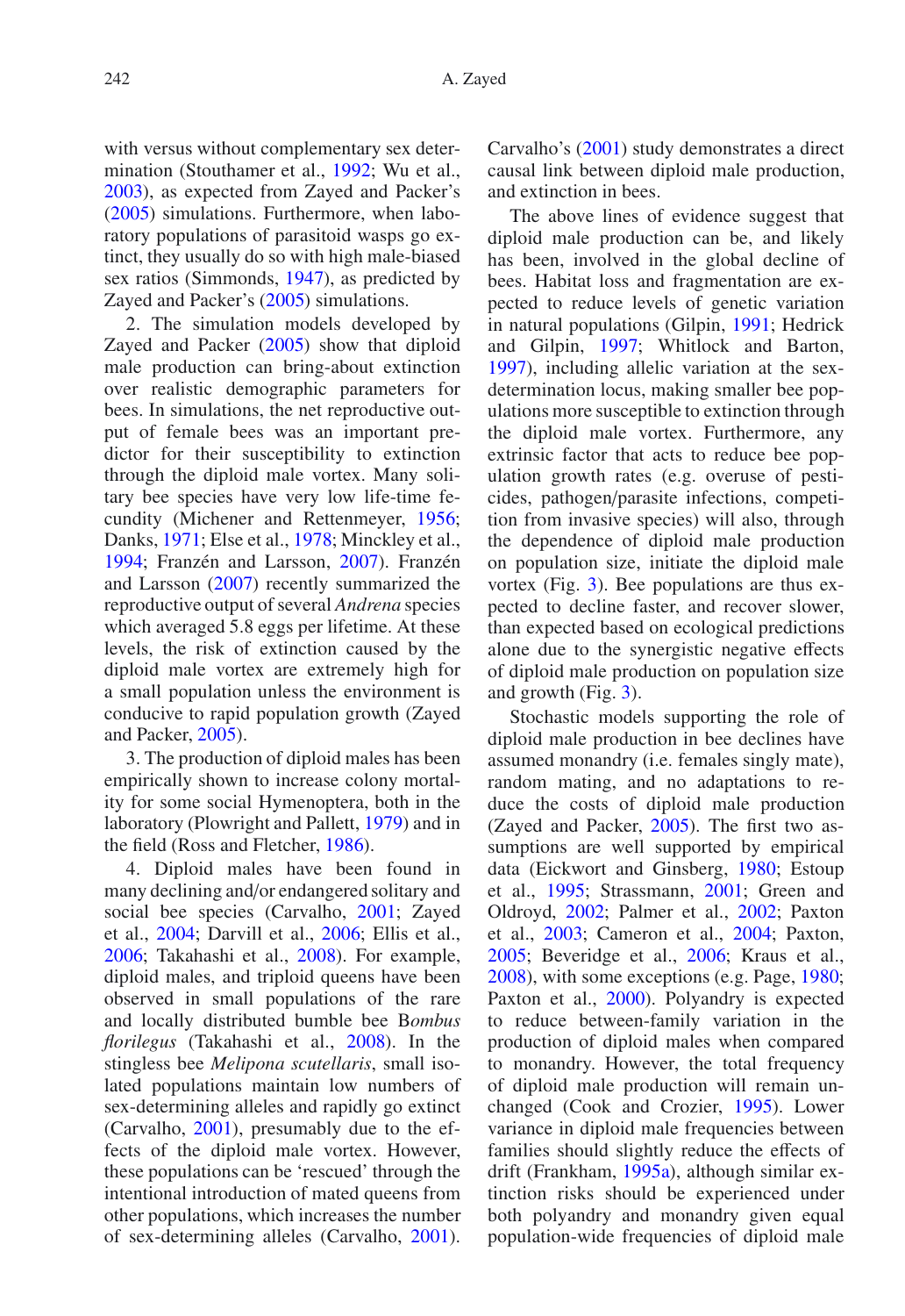

<span id="page-6-0"></span>....... Inviahle DM  $0.7$ - Sterile DM  $0.6$ Probability of extinction  $0.5$  $0.4$  $0.3$  $0.2$  $0.1$  $\overline{0}$  $\Omega$ 60 80 100  $20$ 40 Generation

**Average Population Size** 

**Figure 3.** Complementary sex determination synergistically interacts with extrinsic factors resulting in faster decline and slower recovery of bee populations. I stochastically modelled (Zayed and Packer,  $2005$ ) a bee population (N = 10000 bees) experiencing negative growth rates (assumed  $r = -0.28$ ) caused by an extrinsic environmental factor. At generation 50, the extrinsic factor was removed allowing the population to recover (assumed  $r = 0.28$ ). The population size (a), averaged over 100 simulation iterations, and the probability of extinction (b), are presented for populations without diploid male (DM) production, as well as with DM production assuming inviable or effectively sterile DMs. The production of diploid males reduced growth rates below that caused by the extrinsic factor resulting in faster decline and slower recovery (a).

production. Polyandry in social bees may serve to reduce the cost of diploid male production on colony mortality, but this largely depends on the shape of the relationship between colony fitness and diploid male production (Cook and Crozier, [1995\)](#page-19-7). Systematic Inbreeding  $(Box I)$  – a rare phenomenon in bees which have several adaptations that promote random mating (Eickwort and Ginsberg, [1980\)](#page-20-13) – is expected to increase diploid male production and the risk of extinction over the predictions of Zayed and Packer's [\(2005\)](#page-25-5) models that assume random mating. For example, 50% of matings between siblings given monandry will be matched even in a population with a large number of sex-determining alleles. Hymenopteran species with mating systems characterized by systematic inbreeding tend not to have sl-CSD (van Wilgenburg et al., [2006;](#page-24-4) Heimpel and de Boer, [2008\)](#page-21-11), and this may be also expected of bees with similar mating systems. However, sl-CSD has never been plausibly rejected in any bee species examined so far (van Wilgenburg et al., [2006](#page-24-4)), although the available data are somewhat limited in taxonomic scope with a predominance of studies on the Family Apidae (Tab. [I\)](#page-3-0). Frequencies of diploid males estimated from samples of adults in the systematically inbreeding *Andrena scotia* were lower than expected given sl-CSD, suggesting that this species may have multiple-locus CSD or a related adaptation to reduce levels of diploid male production (Paxton et al., [2000](#page-23-7)). However, a lower frequency of diploid males, sampled as adults, does not necessarily rule out sl-CSD given the potential for high pre-adult mortality of diploid males (Cook and Crozier, [1995;](#page-19-7) van Wilgenburg et al., [2006;](#page-24-4) Heimpel and de Boer, [2008\)](#page-21-11).

Finally, it has been proposed that hymenopterans with sl-CSD should evolve adaptations to reduce the cost of diploid male production (Cowan and Stahlhut, [2004](#page-19-6); Paxton, [2005;](#page-23-12) van Wilgenburg et al., [2006](#page-24-4)). Such adaptations include the evolution of more sex loci, restored fertility of diploid males, selective fertilization of non-matched sperm in polyandrous females, avoidance of matched matings through sex-allele signaling, and others (reviewed by Cook and Crozier, [1995](#page-19-7); van Wilgenburg et al., [2006\)](#page-24-4). Evidence for most of these hypotheses is either rare (Cowan and Stahlhut, [2004](#page-19-6) report reproductive diploid males in an aculeate wasp; De Boer et al., [2007](#page-20-16) report multiple locus CSD in a parasitoid wasp), or completely lacking (Cook and Crozier, [1995;](#page-19-7) van Wilgenburg et al., [2006\)](#page-24-4). In the largely random-mating bees, it is unclear if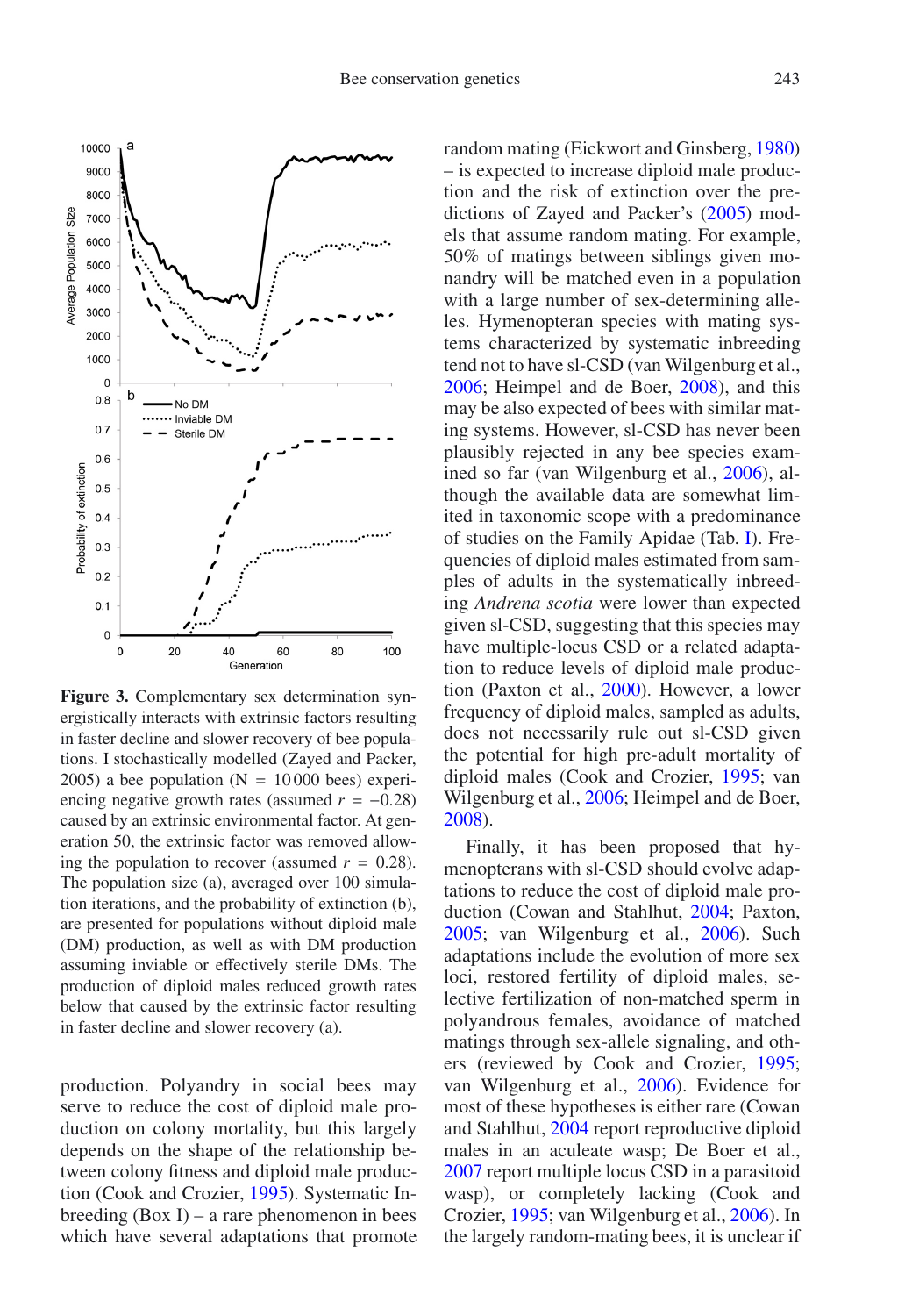adaptations reducing the cost of diploid male production would arise in normally large populations where diploid males are rare and the costs of diploid male production are low. Empirical work is needed to investigate the possibility that bees have adaptations which reduce the cost of diploid male production, and theoretical work is needed to derive conditions under which such adaptations can arise. The limited evidence suggests that such adaptations do not exist, or are not widespread.

In summary, there is compelling theoretical and empirical evidence that diploid male production can substantially reduce the viability of small bee populations. The diploid male vortex is also expected to synergistically interact with other deterministic factors causing faster extinction rates than would be expected. Endangered bee species targeted for conservation should be managed to reduce frequencies of diploid male production. This can be achieved by promoting gene flow between populations (Zayed, unpubl. data), and attempting to maintain a high level of allelic diversity at the sex determination locus in bee meta-populations.

### <span id="page-7-0"></span>**2.2. Haplodiploidy, inbreeding depression, and bee declines**

Inbreeding depression (i.e. reduction in fitness due to inbreeding) is considered the major threat to the short term viability of small populations of diploid organisms (Brook et al., [2002b](#page-19-12); Gaggiotti, [2003;](#page-20-4) Spielman et al., [2004;](#page-24-2) Frankham, [2005\)](#page-20-5). In small closed populations, inbreeding by drift is an unavoidable phenomenon as relatedness between individuals is expected to increase over time (Hedrick, [2000](#page-21-20); Frankham et al., [2002](#page-20-3)). Inbreeding increases the frequency of homozygous genotypes and this is often associated with a reduction in fitness traits (Hedrick, [2000;](#page-21-20) Frankham et al., [2002\)](#page-20-3). Inbreeding depression has been observed for a large number of mostly diploid organisms (Ralls and Ballou, [1983;](#page-23-14) Ralls et al., [1988;](#page-23-15) Keller and Waller, [2002;](#page-21-9) Armbruster and Reed, [2005\)](#page-18-7) where it has been both theoretically and empirically shown to increase the risk of extinction in

small populations (Frankham, [1995b,](#page-20-17) 1998; Saccheri et al., [1998](#page-24-1); Westemeier et al., [1998;](#page-25-9) Hedrick and Kalinowski, [2000](#page-21-21); Brook et al., [2002b](#page-19-12); Gaggiotti, [2003;](#page-20-4) Reed and Frankham, [2003](#page-23-16); Spielman et al., [2004;](#page-24-2) Frankham, [2005;](#page-20-5) Vilas et al., [2006\)](#page-24-11).

The exact cause of inbreeding depression is often debated among evolutionary biologists (Charlesworth and Charlesworth, [1999;](#page-19-14) Hedrick and Kalinowski, [2000;](#page-21-21) Crnokrak and Barrett, [2002;](#page-19-15) Keller and Waller, [2002;](#page-21-9) Leberg and Firmin, [2008\)](#page-22-4). Two major hypotheses can mechanistically explain inbreeding depression. The dominance hypothesis (Box I) posits that inbreeding depression is caused by the expression of deleterious recessive alleles normally sheltered in heterozygous individuals. The overdominance (Box I) hypothesis states that inbreeding depression is caused by lower fitness of homozygous versus heterozygous genotypes. Inbreeding increases the frequency of homozygous genotypes, and reduced fitness of inbred individuals can be explained by both the dominance and overdominance hypotheses. Empirical data support the view that, generally, inbreeding depression results mostly from dominance with a minor contribution from overdominance (Charlesworth and Charlesworth, [1999;](#page-19-14) Hedrick and Kalinowski, [2000](#page-21-21); Keller and Waller, [2002](#page-21-9)), although overdominance can be a major component of inbreeding depression for some traits (Charlesworth and Charlesworth, [1999](#page-19-14)).

In haplodiploids, inbreeding depression can result from dominance, overdominance, and from increased homozygosity at the sex determination locus (see Sect. [2.1\)](#page-1-1). Here I ignore complementary sex determination as a source of inbreeding depression in haplodiploids since classically, inbreeding depression is defined as reductions in fitness of inbred individuals due to dominance and overdominance only. Several attempts have been made to theoretically predict the relative extent of inbreeding depression in haplodiploids (Crozier, [1976b](#page-19-16), 1985; Werren, [1993](#page-24-12); Hedrick and Parker, [1997\)](#page-21-6). In haplodiploids, recessive lethal and mildly deleterious alleles are constantly exposed to selection and are more likely to be purged in haploid males, and the equilibrium frequency of these alleles is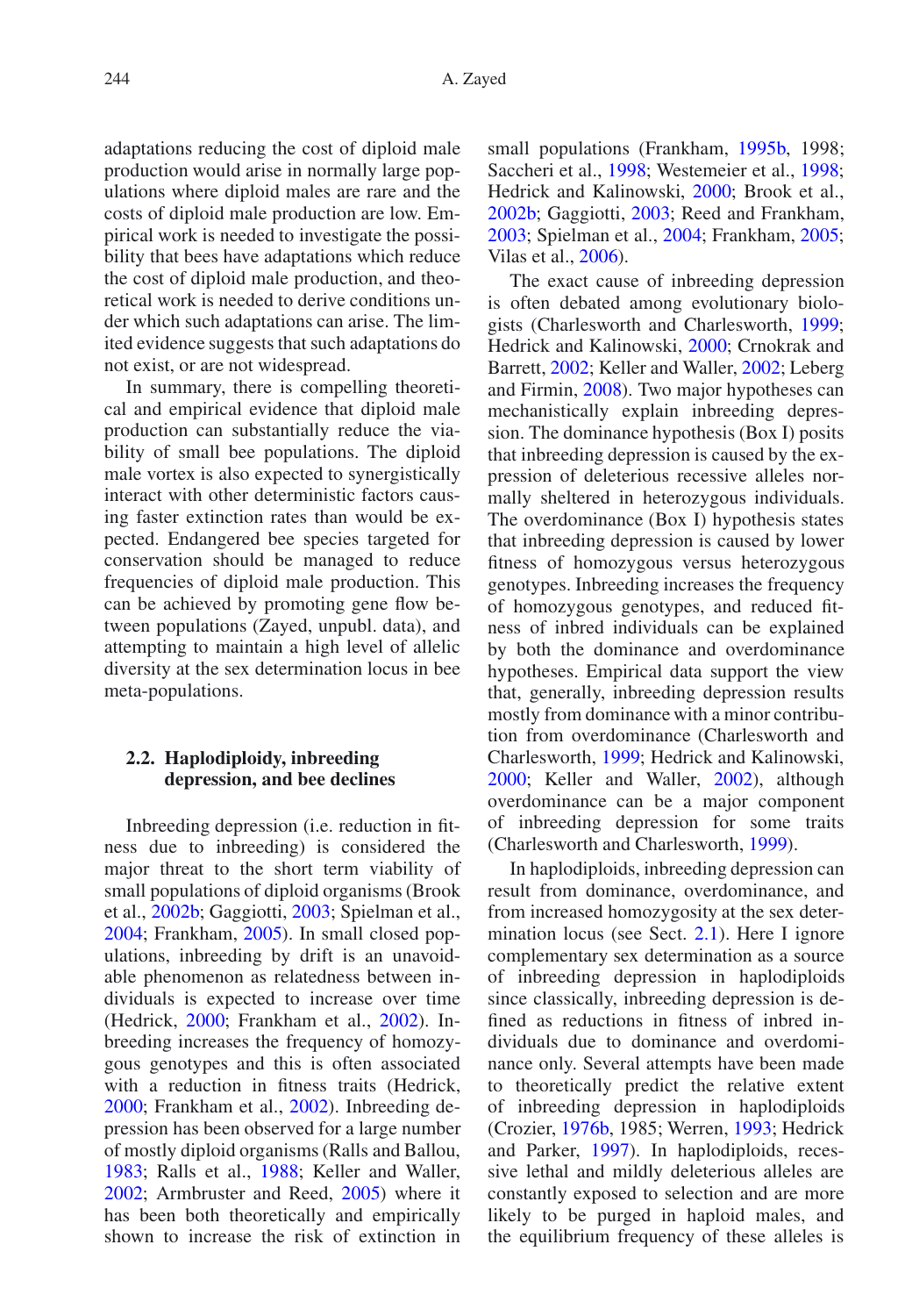therefore expected to be lower in haplodiploid versus diploid populations. If recessive deleterious mutations are the sole cause of inbreeding depression, then males, and females, in a haplodiploid population should exhibit higher, and lower, genetic load than either sex of a diploid population, respectively (Werren, [1993](#page-24-12)). Assuming the dominance hypothesis and an equal sex ratio, the genetic load of haplodiploids should be on average approximately 25% lower than diploid populations, although exact values depend on levels of selection against deleterious alleles, degree of dominance, and whether systematic inbreeding is practiced (Werren, [1993](#page-24-12); Hedrick and Parker, [1997\)](#page-21-6). Deleterious mutations in genes with effects limited only to females are not expected to be purged by selection on haploid males. The genetic load for sexlimited genes should thus be substantial in female haplodiploids (Crozier, [1976b\)](#page-19-16), but will still be 25% lower than the sex-limited load of a diploid population (Werren, [1993](#page-24-12)). Finally, haplodiploidy is not expected to reduce the inbreeding depression caused by overdominance. The effects of haplodiploidy on inbreeding depression are clearly dependent on many important, but often unknown, parameters which include the genetic basis of inbreeding depression (dominance versus overdominance), the deleterious effects and relative dominance of mutations (e.g. lethal versus mild deleterious, recessive versus partially recessive), and the contribution of sexlimited mutations to the genetic load. Although it seems clear that haplodiploidy can reduce the genetic load under many circumstances, the magnitude of the expected reductions are small, implying that haplodiploid populations should still experience significant inbreeding depression.

Lowered fitness of inbred individuals has been documented in several social bees (e.g. Bienefeld et al., [1989;](#page-18-8) Gerloff and Schmid-Hempel, [2005\)](#page-20-18). However, most studies of inbreeding depression in bees confound the negative effects of diploid male production with those caused by dominance and overdominance, and only the latter two contribute to inbreeding depression as classically defined. Parasitoid wasps without complementary sex determination are appropriate organisms to investigate the consequences of haplodiploidy on inbreeding depression without the confounding effects of complementary sex determination. Henter [\(2003](#page-21-22)) and Antolin [\(1999\)](#page-18-9) reviewed estimates of inbreeding depression in Hymenopteran parasitoids for several fitness traits. Both authors showed that haplodiploids without complementary sex determination experience substantial inbreeding depression, although lower than that experienced by diploids. Furthermore, even some haplodiploid species with systematically-inbreeding mating systems still experience inbreeding depression (Luna and Hawkins, [2004;](#page-22-13) Schremph et al., [2006\)](#page-24-13). These results indicate that haplodiploidy does not offer complete immunity from inbreeding depression, and that both overdominance and dominance in female-limited genes likely constitute a significant source of inbreeding depression in haplodiploids. Inbred haplodiploid populations, including those of bees, are thus expected to suffer from reduction in fitness due to inbreeding depression.

The effects of inbreeding depression were not incorporated into Zayed and Packer's [\(2005\)](#page-25-5) population viability models, which showed the potential of high rates of extinction due to the production of diploid males in small bee populations. Given the theoretical expectations and empirical evidence, it is likely that inbreeding depression can interact synergistically with the sex determination load (Box I) to increase extinction risk over the already high values predicted by Zayed and Packer's [\(2005\)](#page-25-5) models. Modelling the effects of inbreeding depression on population viability is possible following methods established for diploid organisms (Lacy, [1993](#page-22-14); Brook et al., [2002b\)](#page-19-12), although parametrizing such models would be difficult given lack of empirical data for bees. Future studies which attempt to quantify inbreeding depression in inbred but not match-mated bees (i.e. eliminating the confounding effects of the sex-determination load) will provide important empirical data needed for a formal examination of the effects of inbreeding depression on the viability of bee populations.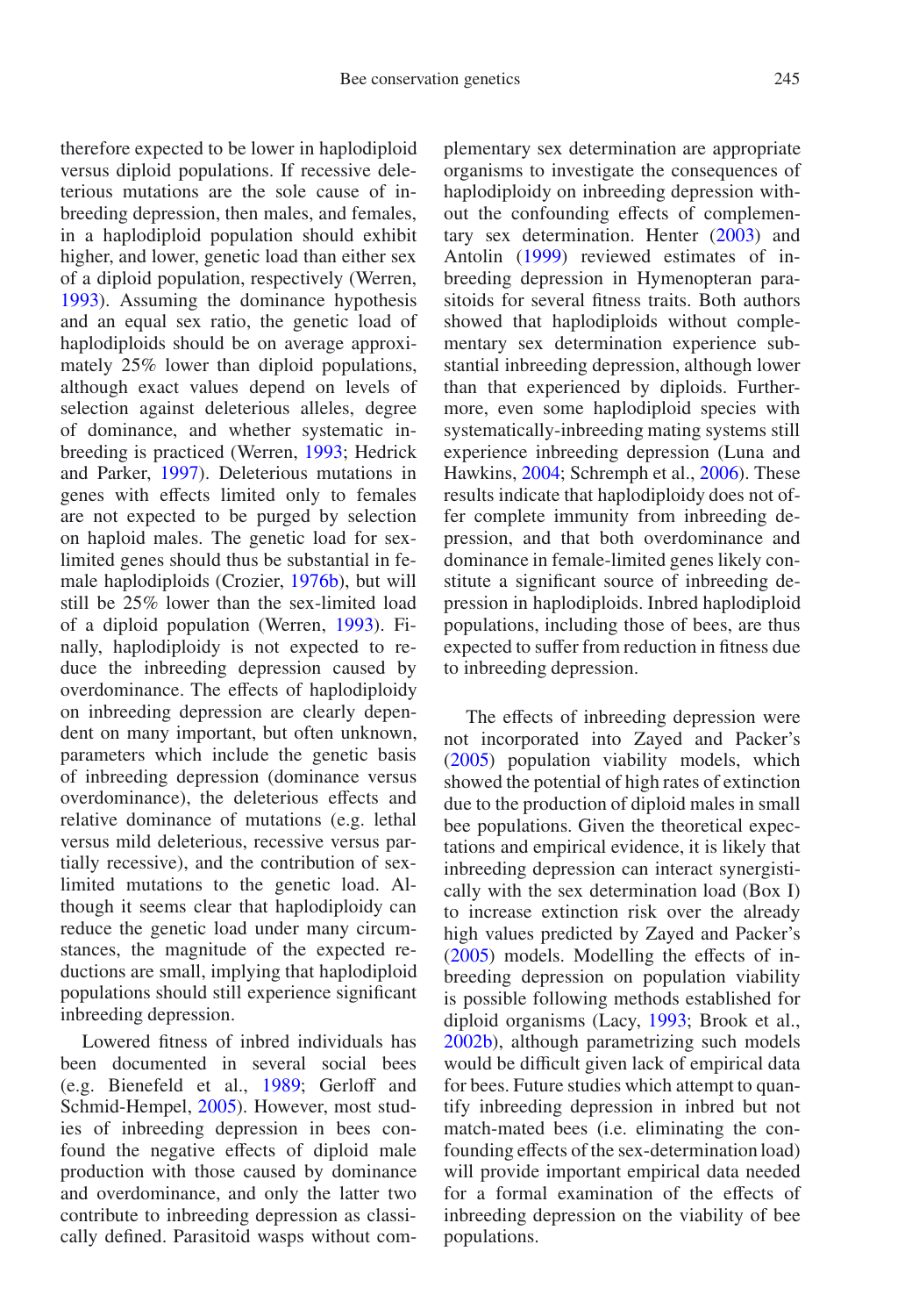## **2.3. Haplodiploidy, genetic diversity, and bee declines**

Genetic diversity is needed for populations to adapt to their changing environments (Fisher, [1930](#page-20-19); Lynch and Walsh, [1998\)](#page-22-15). The population's effective size, *N*e (Box I), is an important determinant of standing levels of genetic diversity. Populations with small *N*e experience stronger drift, and consequently maintain less genetic variation than those with large *N*e. As a result, small populations are believed to have limited potential evolutionary responses to future changes in their environment (e.g. to novel pathogens, pesticides and contaminants, introduced species, habitat fragmentation, climate change, etc.) thereby increasing their long-term risk of extinction (reviewed by Frankham et al., [2002;](#page-20-3) Gaggiotti, [2003;](#page-20-4) Hedrick, [2004;](#page-21-7) Frankham, [2005\)](#page-20-5). Since a haplodiploid population will have less gene copies compared to an equivalent diploid population, the former will have lower *N*e (except when sex ratios are extremely female biased, see Crozier, [1976a\)](#page-19-17). All other factors being equal – including mutation rates – a haplodiploid population is therefore expected to have lower levels of neutral genetic variation (Box I) than a diploid population. Complementary sex determination further reduces the already lower *N*e of haplodiploids by reducing the number of females produced every generation (i.e. due to diploid male production), and biasing the secondary sex ratio in favor of haploid males when compared to an identical haplodiploid population without sl-CSD (Zayed, [2004](#page-25-3)). In addition to haplodiploidy and complementary sex determination, several other ecological attributes of bees contribute to lower *N*e (Packer and Owen, [2001\)](#page-23-17), of which the best known are eusociality and oligolecty. In eusocial bees, only a small proportion of the population is actually reproductive (i.e. queens and males) thereby reducing *N*e by orders of magnitude over a comparable solitary population with the same census size (Pamilo and Crozier, [1997\)](#page-23-4). Furthermore, the production of males by workers in some social species also serves to increase drift and lower genetic diversity (Owen, [1985](#page-23-18)). Oligolecty, or diet-specialization, has also been hypothesized to reduce *N*e by limiting both the population density and dispersal opportunities of specialist when compared to generalist bees (Packer et al., [2005\)](#page-23-19). The hypothesized lower *N*e of haplodiploid versus diploid insects, social versus solitary bees, and specialist versus generalist bees have been supported by comparative studies of genetic diversity. Haplodiploid insects – mostly hymenopterans – have less neutral genetic variation when compared to *Drosophila* (Hedrick and Parker, [1997](#page-21-6)) and Lepidopteran insects (Packer and Owen, [2001\)](#page-23-17), while eusocial bees tend to exhibit lower levels of neutral genetic variation when compared to solitary bees (Packer and Owen, [2001\)](#page-23-17). However, both of the previously mentioned meta-analyses do not correct for phylogeny (e.g. systematic differences between hymenopterans and lepidopterans, other than haplodiploidy, may be responsible for the observed differences), and their results should thus be interpreted with caution. Lower levels of neutral genetic variation in specialist versus generalist bees have been documented in several studies that correct for the confounding effects of phylogeny (Packer et al., [2005;](#page-23-19) Zayed et al., [2005\)](#page-25-10).

Although there is some empirical support that haplodiploidy, eusociality, and oligolecty reduce *N*e, this does not necessarily imply that the haplodiploid bees in general, and eusocial or specialist bees in particular, are more at risk of extinction due to their lowered ability to adapt to their changing environments. The evolutionary potential of a population is best predicted by measuring levels of additive genetic variance (Box I) in quantitative traits affecting fitness, a very difficult parameter to quantify in natural populations (Falconer and Mackay, [1996;](#page-20-20) Pfrender et al., [2000](#page-23-20); Reed and Frankham, [2001;](#page-23-21) Gaggiotti, [2003;](#page-20-4) Hedrick, [2004](#page-21-7)). Neutral genetic variation often poorly reflects additive genetic variance mostly due to the effects of selection and differences in mutation rates (Pfrender et al., [2000;](#page-23-20) Reed and Frankham, [2001;](#page-23-21) Gaggiotti, [2003;](#page-20-4) Hedrick, [2004](#page-21-7)). For example, the mutation input for a polygenic trait should be larger than that observed at molecular markers. Further, variation at neutral markers is not expected to reflect variation in a quantitative trait where selection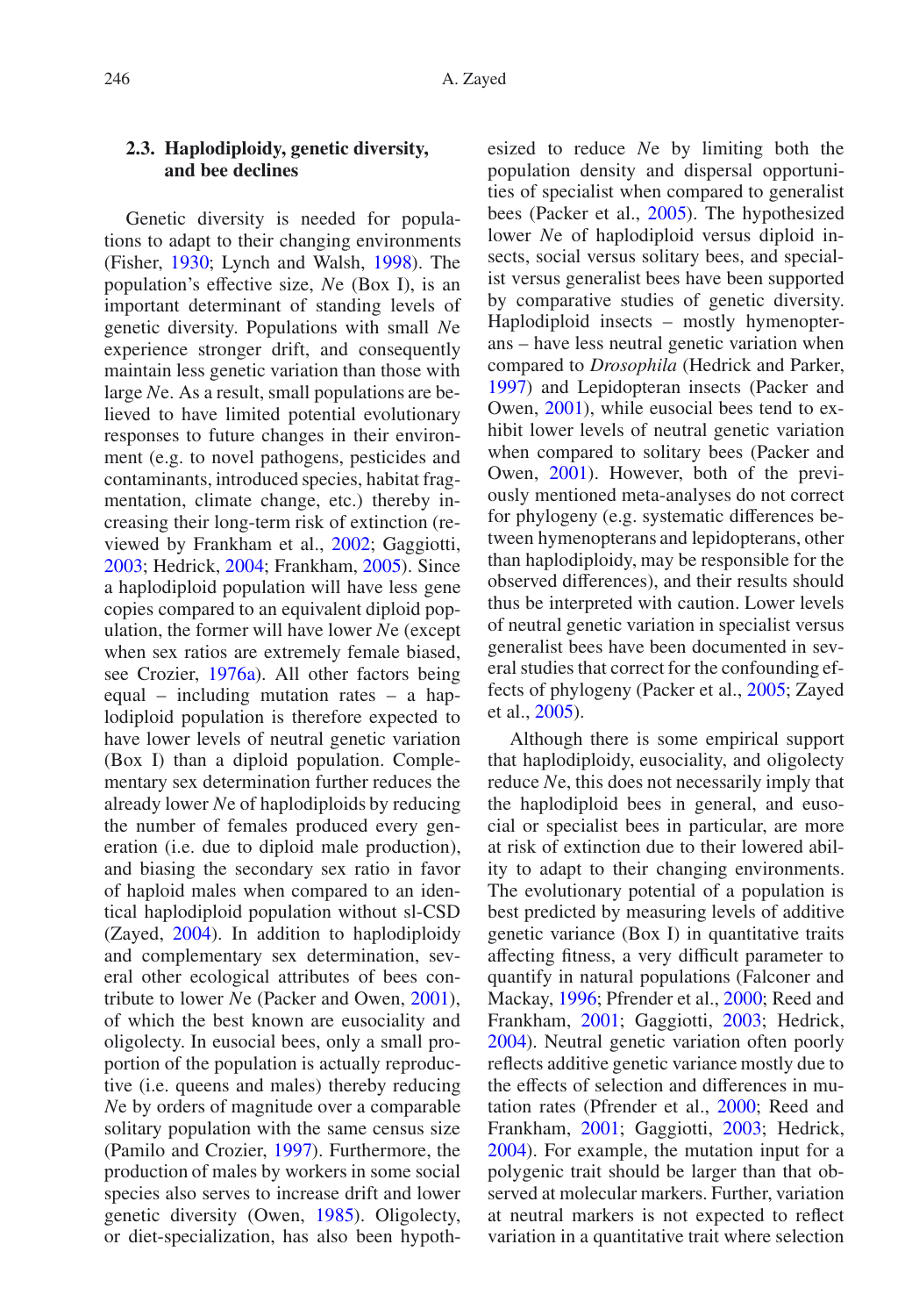– instead of drift – may be the primary evolutionary force. Therefore, lower neutral genetic variation in bees should not be taken as evidence that bees are more at risk of extinction due to reduced evolutionary potential when compared to other taxa.

Although there is no empirical evidence suggesting that losses of adaptive genetic diversity are contributing to the observed declines in bee populations, the threat is both conceivable and warrants further investigation. For example, pathogens and parasites have been linked to declines of both managed and native bees (Colla et al., [2006;](#page-19-18) Cox-Foster et al., [2007;](#page-19-19) Otterstatter and Thomson, [2008](#page-23-22)). In honey bees, there is a clear genetic basis for resistance to parasites (e.g. for resistance to *Varroa* mites, Harbo and Harris, [1999](#page-21-23); Le Conte et al., [2007\)](#page-22-16). Several quantitative trait loci (QTL) have been found to control hygienic behavior of worker honey bees (Lapidge et al., [2002\)](#page-22-17) – a behavioral trait which limits parasite and pathogen loads in a colony. Similarly, several QTLs have been found to affect parasite infection intensity and general immune response in the bumble bee *Bombus terrestris* (Wilfert et al., [2007a,](#page-25-11) b). Therefore, it is plausible that loss of genetic variation at loci affecting pathogen / parasite resistance and general immune response may reduce a bee population's ability to cope with infections from novel pathogens or parasites. Future research is clearly needed to estimate levels of additive genetic variance in fitnessrelated traits and examine its consequences on population viability in natural bee populations. Experimental studies which attempt to directly estimate the effects of reduced adaptive diversity on population viability after controlling for other confounding factors (e.g. inbreeding depression, and complementary sex determination) are particularly needed (e.g. Vilas et al., [2006\)](#page-24-11).

#### **3. USE OF GENETICS IN BEE CONSERVATION MANAGEMENT**

<span id="page-10-0"></span>The application of molecular and population genetics to the field of conservation biology has provided a wealth of information on fundamental population parameters and species characteristics relevant to wildlife conservation management. In this section, I provide a brief review of how molecular markers have been utilized to ascertain important population characteristics and processes in bees, and how conservation genetics can be used to help overcome pollinator decline.

#### **3.1. Resolving taxonomic uncertainty**

<span id="page-10-1"></span>In order to implement conservation actions, knowledge about the taxonomic status of the targeted species is needed. It is obvious that taxonomic uncertainty due to the presence of cryptic species can hinder conservation efforts (Frankham et al., [2002](#page-20-3)). Molecular markers have been previously used to resolve cryptic bee species (e.g. Blanchetot and Packer, [1992;](#page-18-10) Carman and Packer, [1997;](#page-19-20) Danforth et al., [1998;](#page-19-21) Franck et al., [2004;](#page-20-21) Kuhlmann et al., [2007;](#page-22-18) Tavares et al., [2007;](#page-24-14) Murray et al., [2008\)](#page-22-19). This is commonly achieved by observing high DNA sequence divergence, or large genetic distances (Box I), between species when contrasted against divergence/distance measures within species. For example, in a survey of genetic diversity in the morphologically distinct bee 'species' *Halictus ligatus* from eastern North America, Carman and Packer [\(1997\)](#page-19-20) found fixed differences at more than 7 out of 34 allozyme loci (Box I) between populations in southern South Carolina and Florida when compared to all other populations, suggesting the presence of a cryptic species (*H. poeyi*). This was later confirmed by sequencing approximately 800 bp from several mtDNA genes from a few individuals from northern (*H. ligatus*) and southern (*H. poeyi*) populations: sequence divergence between *H. ligatus* and *H. poeyi* exceed 4% while intraspecific sequence divergence was very low (< 0.6%) (Danforth et al., [1998\)](#page-19-21).

The application of molecular markers has helped in resolving taxonomic uncertainty of several endangered bees. For example, using a combination of allozymes, microsatellite (Box I) and RAPD markers, Tavares et al. [\(2007\)](#page-24-14) found high levels of genetic differentiation between several geographic populations of the endangered stingless bee *Melipona rufiventris*, indicating the presence of a cryptic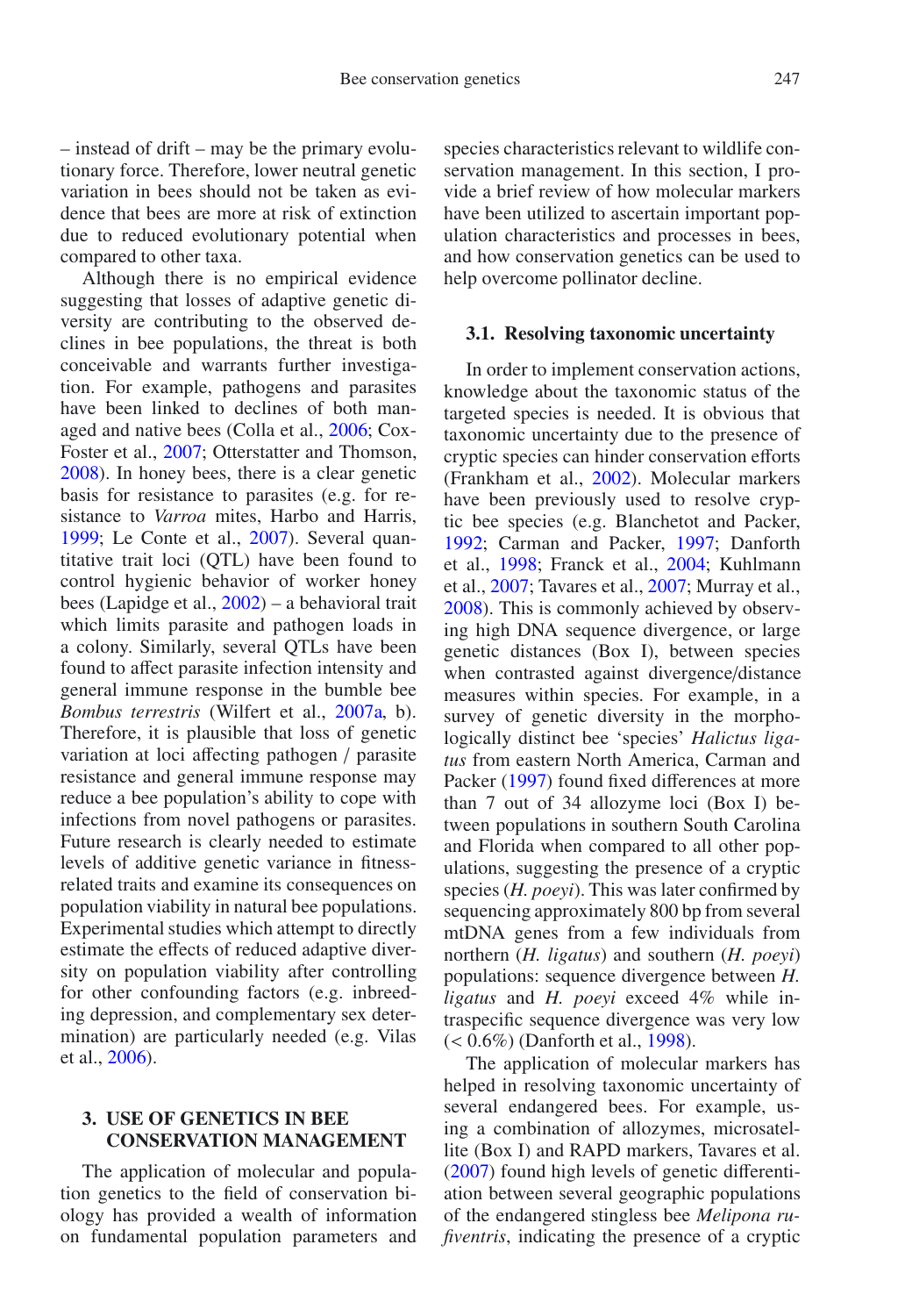species which should be considered separately for conservation purposes. Similarly, Quezada-Euán et al. [\(2007\)](#page-23-23) surveyed genetic diversity at several microsatellite markers and 678 bp of the mitochondrial gene COI in the endangered stingless bee *Melipona beecheii* and found high levels of genetic differentiation between populations in the Yucatan peninsula and Costa Rica. Quezada-Euán et al. [\(2007\)](#page-23-23) recommended that movement of colonies between southern Mexico and Central America should be reconsidered given that the two regions may harbor two cryptic species.

The discovery of a nearly universal DNA barcode for animals (Hebert et al., [2003](#page-21-24)) is expected to greatly improve efforts to conserve bees. The DNA barcode represents a short (658 bp) sequence of the mitochondrial gene COI which shows high divergence between closely related species of most animal taxa, allowing for an efficient and nearly universal DNA identification system (Hebert et al., [2003;](#page-21-24) but see Moritz and Cicero, [2004\)](#page-22-20). Conservation workers can quickly identify a targeted species by sequencing its DNA barcode and comparing it to a database of DNA barcodes from known taxa. COI has an established history of delineating closely related bee species (Danforth et al., [1998](#page-19-21); Danforth, [1999;](#page-19-22) Dick et al., [2004;](#page-20-22) Quezada-Euán et al., [2007;](#page-23-23) Murray et al., [2008\)](#page-22-19), with some rare exceptions (Kuhlmann et al., [2007\)](#page-22-18). The application of DNA barcoding has already proved to be useful in resolving uncertainty in the taxonomically difficult *Lasioglossum* subgenus *Dialictus* (Gibbs, [2009](#page-20-23)), and a campaign to barcode the bees of the world has been initiated (see www.bee-bol.org).

#### **3.2. Estimating species characteristics relevant to conservation**

<span id="page-11-0"></span>Neutral molecular markers have been utilized to great effect in estimating several critical and often unknown demographic characteristics of species targeted for conservation (Frankham et al., [2002;](#page-20-3) Hedrick, [2004\)](#page-21-7). Because of their high variability, microsatellite markers (Box I) have high statistical power to estimate demographic parameters, and have thus emerged as the gold standard in population genetic surveys (Luikart and England,

[1999](#page-22-21)). Indeed, the availability of microsatellite data has stimulated the development of novel statistical methods aimed at characterizing a species' demography (e.g. population structure, detection of first generation migrants and admixed individuals; testing for recent population size changes) (reviewed by Excoffier and Heckel, [2006\)](#page-20-24). The growing availability of microsatellite markers combined with non-lethal techniques to sample DNA (Holehouse et al., [2003](#page-21-25); Chaline et al., [2004\)](#page-19-23) should open the door for population genetic studies of common, declining, and even endangered bees.

Population genetic surveys of natural bee populations have almost always detected biologically-significant levels of population structure. Packer and Owen [\(2001\)](#page-23-17) reviewed allozyme-based studies and found that bees, along with other Hymenoptera, tend to have significantly higher estimates of genetic differentiation when compared to lepidopteran insects, suggesting that haplodiploidy promotes genetic differentiation, possibly though its effect on reducing effective population size. More recent studies using microsatellites have corroborated the earlier findings (e.g. Widmer and Schmid-Hempel, 1999; Danforth et al., [2003](#page-19-24); Herrmann et al., [2007;](#page-21-26) Stow et al., [2007](#page-24-15); Zayed and Packer, [2007\)](#page-25-1), with some exceptions (Estoup et al., [1996;](#page-20-25) Beveridge and Simmons, [2006\)](#page-18-11). Population genetic studies of endangered bumble bees also discovered significant levels of genetic differentiation (Darvill et al., [2006;](#page-20-8) Ellis et al., [2006\)](#page-20-9), even at small geographic scales (< 10 km). The available evidence suggests that population genetic structure is a nearly universal feature of bee populations. This may be expected since nest-building and central place foraging can promote population subdivision by reducing gene flow.

Molecular markers have also been used to estimate colony densities, foraging ranges, and effective population sizes for several bee species. In a monoandrous haplodiploid species, sisters are expected to be 75% related to each other. If female bees are sampled as they forage, it is possible to detect full sisters based on their high degree of relatedness as inferred from genotyping a large number of hypervariable markers such as microsatellites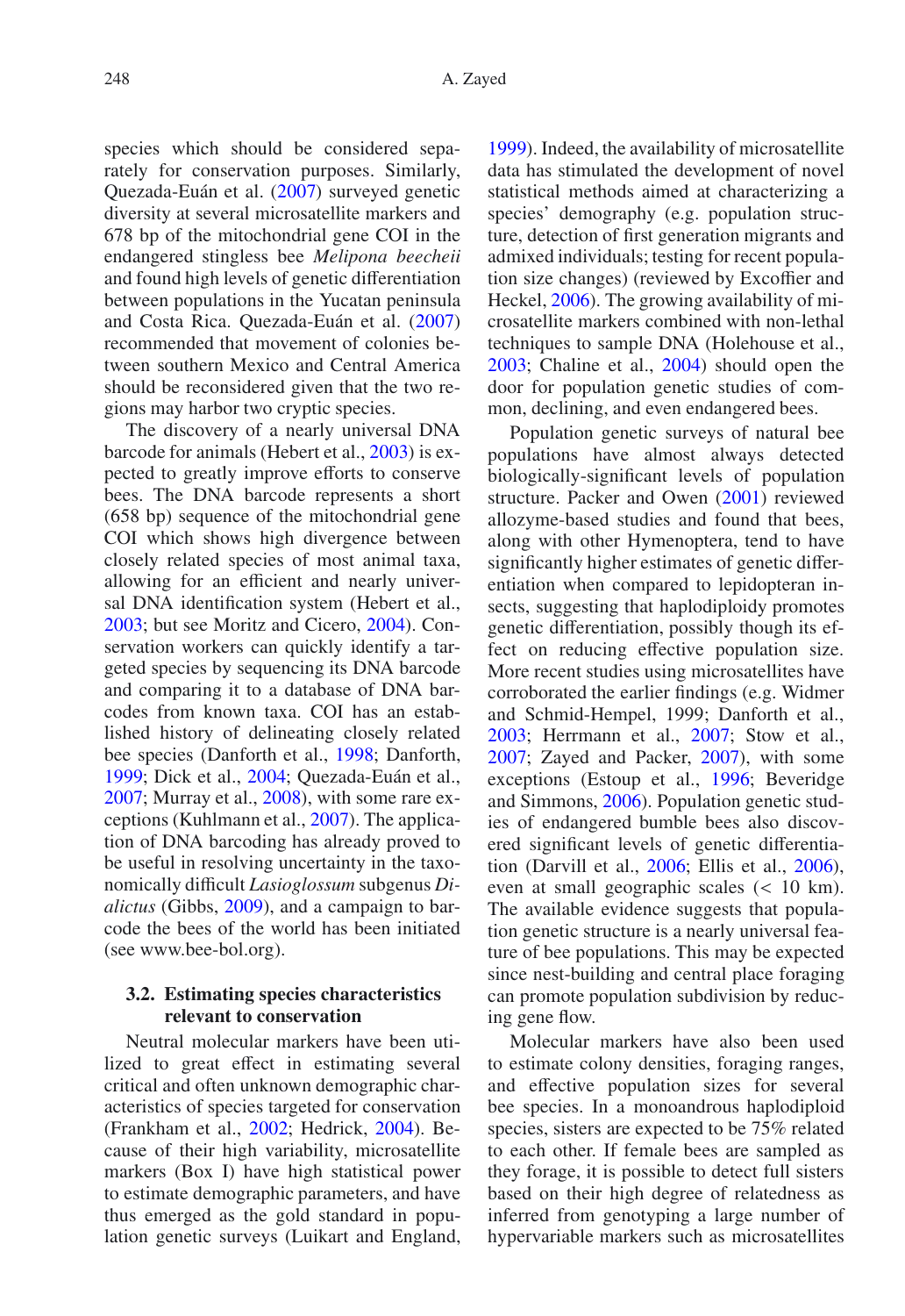(Chapman et al., [2003](#page-19-25)). By estimating the number of colonies contributing foragers (i.e. sisters) at any particular site, and by making some assumptions regarding the number of colonies not observed, it is possible to estimate the number and density of nests at the sampled sites (Darvill et al., [2004\)](#page-20-26). Also, the foraging range of a species can be estimated by examining the geographic distances separating foragers from the same colony (Chapman et al., [2003](#page-19-25); Darvill et al., [2004](#page-20-26)). The above methods have been used to great effect in estimating nest densities and foraging ranges for common bumble bees (Chapman et al., [2003](#page-19-25); Darvill et al., [2004](#page-20-26); Knight et al., [2005](#page-21-27)). Sistershipbased methods, as outlined above, can also be used to estimate the effective number of breeding individuals in a population (equals 1.5X the number of nests assuming monandry; Ellis et al., [2006\)](#page-20-9).

Although more data are clearly needed, estimates of effective population sizes of bees tend to be surprisingly low. Zayed and Packer [\(2007\)](#page-25-1), using changes in microsatellite allele frequencies over time (Wang, [2005\)](#page-24-16), estimated current *N*e to range from 200 to 1000 for several populations of the solitary sweat bee *Lasioglossum* (*Sphecodogastra*) *oenotherae*, a specialist on evening primroses. Using a sistership-based method, Ellis et al. [\(2006](#page-20-9)) estimated the breeding population size (i.e. which provides an upper limit for *N*e) of the endangered bumble bee *Bombus sylvarum* to range 21 to 72. Low historical *N*e, inferred from allozymes, have also been observed for the common sweat bee *Halictus poeyi* (Zayed and Packer, [2001](#page-25-0)), and the declining orchid bee *Euglossa imperialis* (Zayed et al., [2004\)](#page-25-7). More estimates of *N*e for solitary and social bees are badly needed before any broad conclusions can be made, but the available data seem to suggest that bees persist in somewhat isolated populations with comparatively small effective sizes. Low *N*e and limited gene flow can exacerbate both genetic and demographic threats to population viability (see Sect. [2\)](#page-1-0), and conservation actions developed for bees must be mindful of these characteristics.

Although population genetic surveys are very insightful on their own, they become extremely illuminating when combined with ecological studies, as the recent work by Herrmann et al. [\(2007\)](#page-21-26) demonstrates. Herrmann et al. [\(2007\)](#page-21-26) sampled workers of the common bumble bee *Bombus pascuorum* from 13 sites that differed in land-use types in an agricultural landscape in Germany, and the sampled workers were genotyped at 8 microsatellite loci. Hermann et al. (2007) were able to estimate important demographic and genetic parameters for each site (e.g. number of colonies, colony density, relative colony size, estimates of genetic differentiation, and inbreeding coefficients). The authors then used generalized linear models to examine the relationship between demographic parameters, genetic parameters, and land-use characteristics. Herrmann et al. [\(2007\)](#page-21-26) found that the proportion of mass flowering crops positively affected bumble bee abundance, and that positive inbreeding coefficients (i.e. higher frequency of homozygotes than expected assuming Hardy-Weinberg equilibrium) had a negative effect on colony size. The latter result represents strong evidence that increased homozygosity adversely affects fitness of bee populations, and this effect is most likely mediated through the production of diploid males (Sect. [2.1\)](#page-1-1) and possibly inbreeding depression (Sect. [2.2\)](#page-7-0). Herrmann et al.'s [\(2007\)](#page-21-26) work clearly demonstrates that the integration of population genetic and ecological studies is likely to yield findings of great significance for examining the ecological and genetic processes which underpin declines in bee populations.

#### **3.3. Detecting declining bee species using genetic methods**

The first step to conserving a species involves demonstrating that it is on the decline. Biodiversity data (presence/absence of species, or population census data) have been mostly used for detecting declines in bee populations (Roubik, [2001;](#page-23-24) Williams et al., [2001](#page-25-12); Biesmeijer et al., [2006;](#page-18-1) Grixti and Packer, [2006;](#page-21-28) Colla and Packer, [2008;](#page-19-0) Grixti et al., [2009\)](#page-21-3). However, natural variation in the abundance of bees over space and time complicates the detection of population decline (Roubik,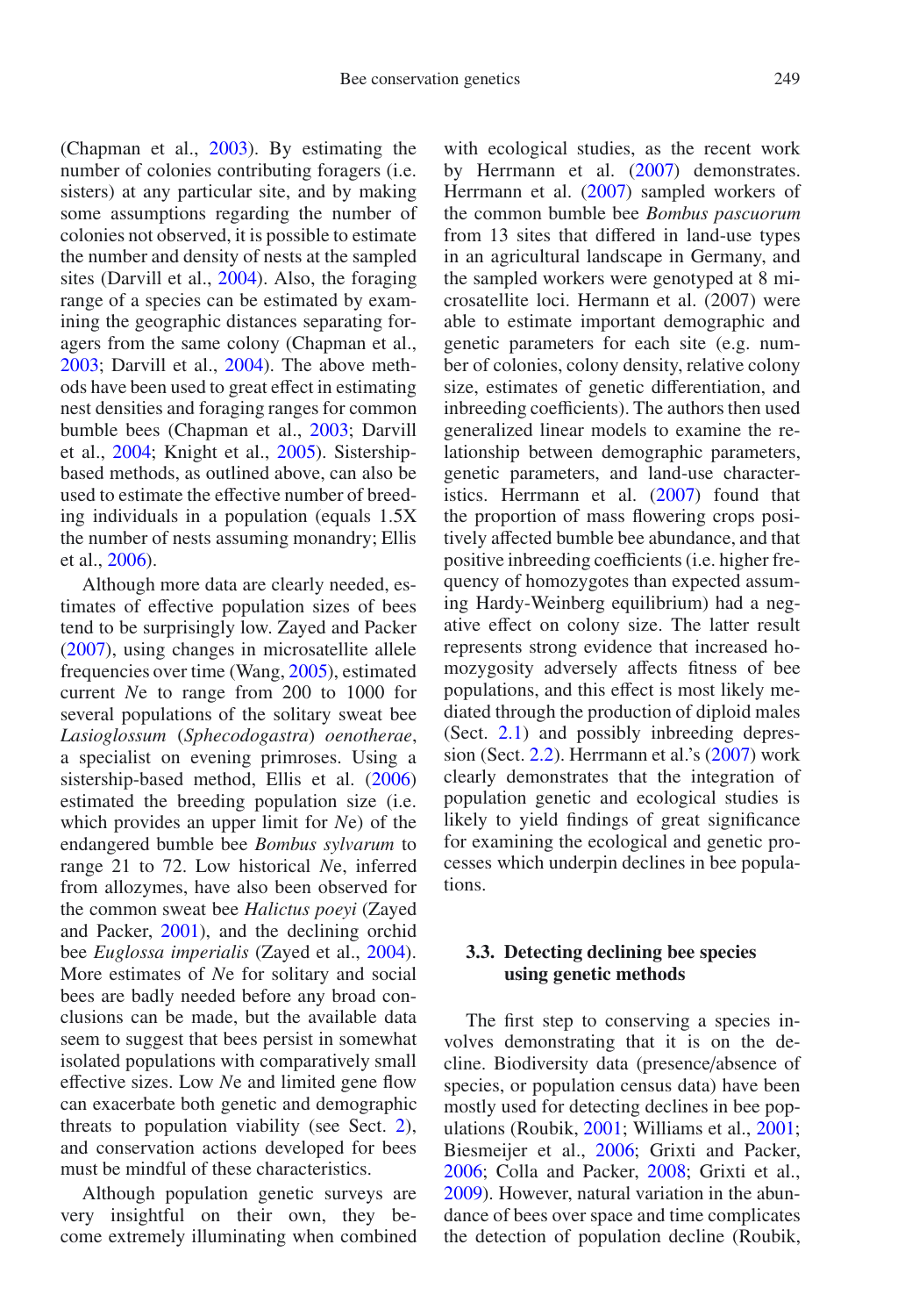[2001;](#page-23-24) Williams et al., [2001](#page-25-12)). Population genetic data, on the other hand, reflect both the current state of the population as well as its history, making such data more resistant to the temporal and spatial variation found in ecological datasets. There are several genetic approaches to detecting recent reductions in effective population sizes. One approach involves detecting population bottlenecks. Bottleneck tests rely on the fact that reductions in population size create some disparity among the different ways of quantifying genetic diversity (Cornuet and Luikart, [1996;](#page-19-26) Excoffier and Heckel, [2006\)](#page-20-24). For example, following a bottleneck, allelic richness is reduced faster when compared to heterozygosity: An elevated heterozygosity compared to that expected based on allelic richness can indicate recent reductions in population size (Cornuet and Luikart, [1996\)](#page-19-26). Applying this method to microsatellite data, bottlenecks were detected in several populations of two endangered and declining bumble bee species (Darvill et al., [2006;](#page-20-8) Ellis et al., [2006\)](#page-20-9). Using simulation-based approaches, it is also possible to estimate past population sizes, the magnitude of change in population size, and the relative timing of bottlenecks (Excoffier and Heckel, [2006\)](#page-20-24), providing potential clues regarding the causes of the declines.

Another method of detecting declines of bee populations involves using frequencies of diploid males (Zayed et al., [2004\)](#page-25-7). The frequency of diploid males is a negative function of effective population size (Fig. [2;](#page-4-0) Sect. [2.1\)](#page-1-1), and declining populations are expected to produce higher frequencies of diploid males. Therefore, increased levels of diploid male production can theoretically indicate bee population declines (Zayed et al., [2004\)](#page-25-7). Genetic monitoring of bee populations can be undertaken by first establishing baseline data of diploid male production in populations of interest, followed by routine sampling of males – preferably through non-lethal DNA extraction protocols – to measure changes in that parameter over time. This, of course, assumes that bees are not able to adaptively avoid producing diploid males as the number of sex determining alleles declines (see Sect. [2.1\)](#page-1-1). Also, to ensure that frequencies of

diploid male production estimated from sampling adults are unbiased, preliminary studies of diploid male survival will be needed before field monitoring programs are established.

The recent characterization of the sexdetermination locus in the honey bee (Beye et al., [2003;](#page-18-2) Hasselmann et al., [2008](#page-21-29)) can also aid in developing ways to directly assess the number of sex-determining alleles in a population. In principal, PCR can be used to amplify the sex-determination locus in samples of bees, followed by cloning and sequencing of the amplified PCR products to examine sequence diversity at that locus. This approach has one major advantage over detecting population declines through frequencies of diploid males, since the latter requires that diploid males be sampled in an unbiased way, which may be difficult if they have low survivorship. However, it remains to be demonstrated that the sex-determination gene characterized in the honey bee is sufficiently well-conserved to allow for constructing universal PCR primers for routine amplification of the locus in other bee taxa. We also still lack knowledge on how alleles are 'functionally' encoded at the sexdetermination locus, and thus the use of sequence diversity as a surrogate for allelic diversity at the sex determination locus may not be appropriate. Further studies are needed to examine the utility of using PCR-based methods to quantify allelic diversity at the sex determining gene, and its potential use in detecting declines in bee populations.

The above approaches for genetically detecting population declines can prove very useful in bee conservation management, however, they can sometimes be undermined by demographic history. For example, if a population experienced a drastic bottleneck in the past, but has rapidly recovered since, both of the proposed methods would suggest that the population is in decline. For example, the solitary sweat bee *Lasioglossum leucozonium* and the bumble bee *Bombus terrestris* exhibit significant signs of recent bottlenecks and high frequencies of diploid male production even though they are actually increasing in their invasive ranges in North America (Zayed et al., [2007](#page-25-13)) and Tasmania (Schmid-Hempel et al., [2007](#page-24-17)) respectively. However, in both cases,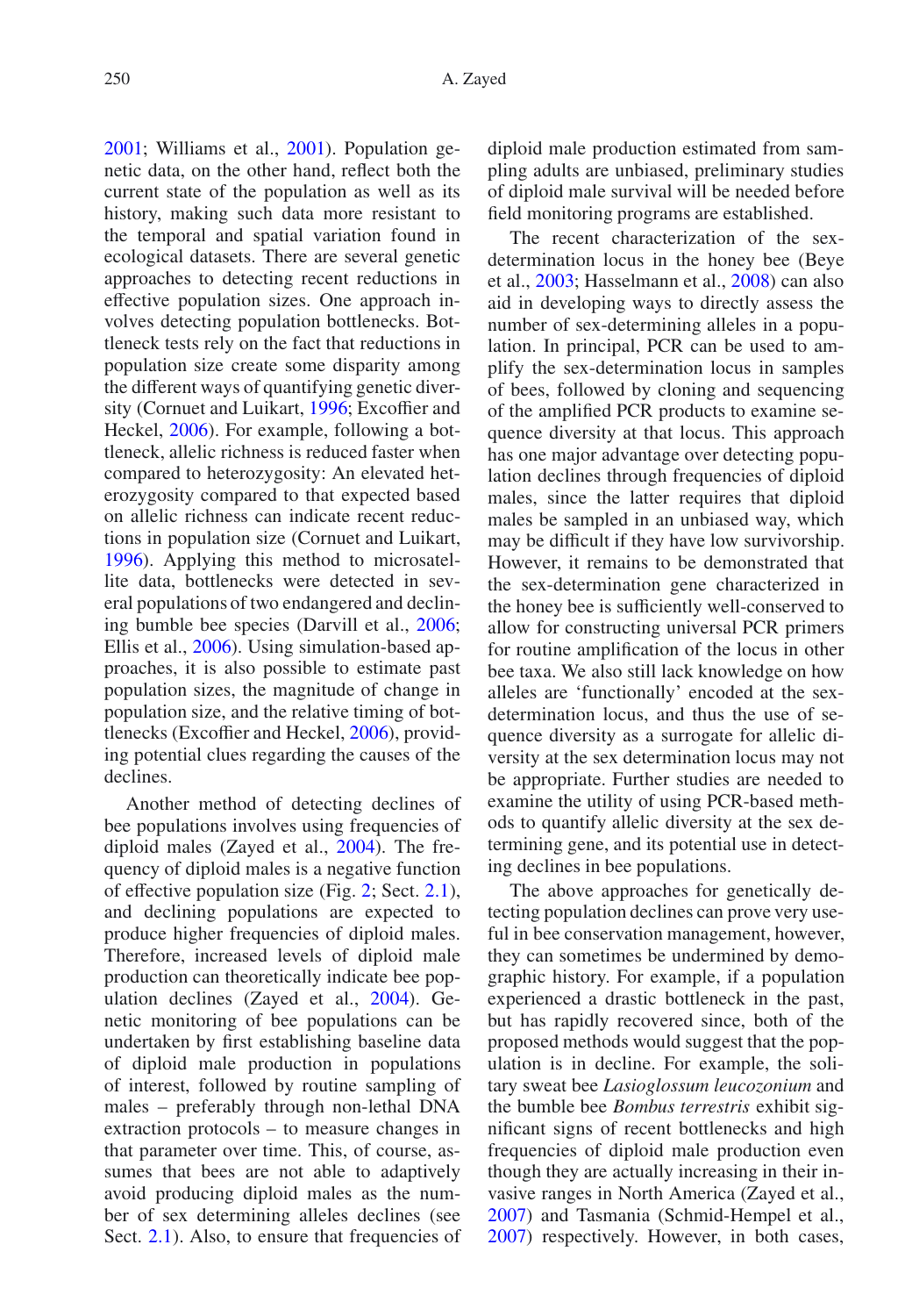the genetic data also indicated that the studied populations were invasive. The risk of misdiagnosis can further be reduced if the genetic data are interpreted in light of the ecology and natural history of the species in question.

Finally, the above mentioned approaches can be greatly leveraged by genetic analyses of 'historic' specimens from museum collections. Population genetic studies using specimens from museum collections can be used to contrast historical levels of genetic diversity and differentiation with present-day levels (Wandeler et al., [2007](#page-24-18)). A recent study has demonstrated that old bumble bee specimens (as old as 100 years) can be genotyped at microsatellite loci using PCR (Strange et al., [2009](#page-24-19)). Population genetic analyses of museum specimens have also proved useful in quantifying demographic changes in several common and declining Midwestern bumble bee species (Lozier and Cameron, [2009](#page-22-22)).

## **3.4. The next frontier of conservation biology: Genomics and bee conservation**

The emerging field of Genomics has the potential to contribute considerably to the conservation management of wildlife populations. Three particular developments have clear utility in bee conservation management: (1) New and cost-effective sequencing technologies; (2) Global gene expression profiling using microarrays; and (3) Population genomic studies using Single Nucleotide Polymorphism (SNP) markers (Box I). New sequencing technologies (Shendure et al., [2004;](#page-24-20) Margulies et al., [2005;](#page-22-23) Strausberg et al., [2008\)](#page-24-21) can generate large amounts of data at a fraction of the cost of traditional Sanger sequencing, although the sequences have shorter read length. These technologies can be used to re-sequence the known genomes of model organisms, or for *de novo* sequencing of the genomes or transcriptomes of non-model organisms. This is an important first step for the development of platforms for measuring global gene expression, and for developing high-throughput genotyping platforms for population genomic analysis (see below). New sequencing technologies can also be used in 'forensic' applications. For example, Cox-Foster et al. [\(2007\)](#page-19-19) used pyrosequencing technology (Margulies et al., [2005;](#page-22-23) 454 Life Sciences) to sequence RNA from honey bees (*Apis mellifera*) and royal jelly found in healthy colonies, and colonies afflicted with colony collapse disorder (CCD). By matching the generated sequences to public sequence databases, the study found that the presences of several pathogens, including Israeli acute paralysis virus, were correlated with CCD. Although Cox-Foster et al.'s [\(2007\)](#page-19-19) meta-genomic study is not statistically appropriate for establishing cause and effect, it provides important knowledge which can be used to develop and test causal hypotheses regarding the role of pathogens in CCD of honey bees.

Global analysis of gene expression, through the use of microarrays, has provided invaluable insights into nearly all fields of biology (Schena et al., [1995;](#page-24-22) Brown and Botstein, [1999;](#page-19-27) Gibson, [2002](#page-20-27); Neumann and Galvez, [2002;](#page-23-25) Cowell and Hawthorn, [2007;](#page-19-28) van 't Veer and Bernards, [2008](#page-24-23)), and has great potential for bee conservation management. After a species' transcriptome is characterized through complete or partial sequencing, short DNA probes for the discovered transcripts can be synthesized on glass slides called microarrays. The relative mRNA abundance for all genes in the genome – at a specific tissue at a specific time – can thus be measured through hybridization of fluorescentlylabelled transcripts isolated from the tissues of interest with the probes on the microarray.

Microarray experiments are very effective in detecting gene expression differences across experimental groups (e.g. healthy or diseased tissue), and are thus naturally suited to forensic and diagnostic applications. For example, microarray experiments on healthy and cancerous organs have indicated many differences in gene expression levels between the two (Cowell and Hawthorn, [2007;](#page-19-28) Nevins and Potti, [2007](#page-23-26)). Knowledge of differential gene expression has been used to better understand the molecular processes underlying cancer by identifying potentially causal candidate genes, in addition to enabling more accurate diagnoses through gene expression profiles (e.g.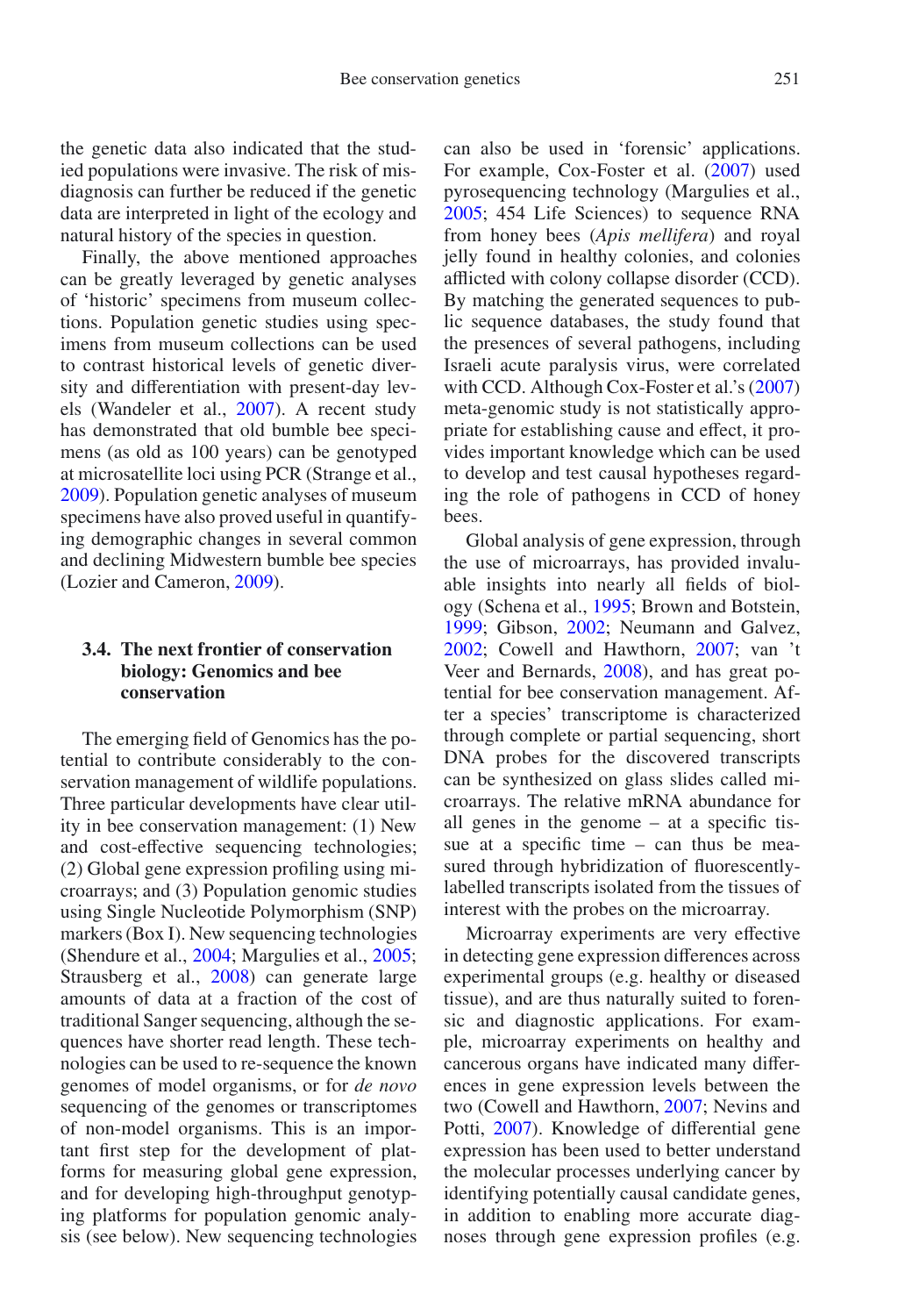over expression of certain genes can be used to identify cancer) (Wadlow and Ramaswamy, [2005\)](#page-24-24). The same principles can be applied to the field of wildlife conservation. Microarray experiments comparing gene expression profiles between individuals from healthy versus declining populations can be used to predict the 'health' of a population, and to test hypotheses regarding the causes of declines. For example, differential expression of genes involved in activating the innate immune system in a declining population may suggest that pathogen infections and not some other factor (e.g. pesticides) is associated with the decline. Microarrays have been developed for the honey bee *Apis mellifera* (Whitfield et al., [2002\)](#page-25-14), and have recently been used to examine differences in gene expression associated with *Varroa* mite parasitism in both susceptible and tolerant colonies (Navajas et al., [2008\)](#page-23-27). Navajas et al. [\(2008\)](#page-23-27) found that *Varroa* parasitism affects the expression of several genes associated with immune function and neural development. Workers from tolerant colonies showed differential expression for several genes affecting neural sensitivity and olfaction, suggesting that behavior underlies tolerance to *Varroa*. Navajas et al.'s [\(2008](#page-23-27)) study demonstrates the utility of microarrays in identifying genes associated with particular parasites/pathogens in bees, which can then lead to the development of specific management tools**.** Although genomic tools are currently only available for the honey bee *Apis mellifera*, there are plans to generate genomic resources for other bees. For example, Dr. Gene Robinson (University of Illinois at Urbana Champaign) is leading efforts to sequence partial brain transcriptomes of 12 species spanning the entire phylogeny of bees (G.E. Robinson, unpubl. data). The availability of the honey bee genome sequence (The Honeybee Genome Sequencing Consortium, [2006\)](#page-24-25), combined with the expected development of genomic resources for other bees, will lay the ground work for developing microarray technology that can be used for investigating the causes of bee declines in both model and non-model species.

Finally, population genomic studies using SNP markers can be used for a variety of

applications with relevance to conservation management (Morin et al., [2004\)](#page-22-24). Following the discovery of SNPs through sequencing, customized SNP chips can be created to genotype hundreds to thousands of SNPs, allowing for the characterization of genetic diversity across the genome in natural populations (Twyman, [2004;](#page-24-26) Kim and Misra, [2007\)](#page-21-30). The data can be used to conduct traditional population genetic analyses (see Sects. [3.1](#page-10-1) and [3.2\)](#page-11-0), as well as to discover areas of the genome experiencing selection (Morin et al., [2004;](#page-22-24) Nielsen, [2005;](#page-23-28) Biswas and Akey, [2006;](#page-18-12) Sabeti et al., [2006](#page-24-27); Nielsen et al., [2007\)](#page-23-29). A recent survey of SNP diversity in native and introduced *Apis mellifera* populations clearly demonstrates the utility of the approach (Whitfield et al., [2006;](#page-25-15) Zayed and Whitfield, [2008](#page-25-16); De la Rúa et al., [2009\)](#page-20-28). Whitfield et al. [\(2006](#page-25-15)) used a panel of ∼1100 SNPs to genotype ∼350 honeybees from across their native and introduced ranges. The results supported earlier findings of four major geographic populations of the honey bee, but uncovered that the honey bee actually originated in Africa, and not Asia as previously believed. Zayed and Whitfield [\(2008\)](#page-25-16) then interrogated the dataset for signatures of selection based on differences in levels of genetic differentiation measured by SNPs in functional versus nonfunctional and presumably neutral regions of the genome. They found strong signatures of positive selection and adaptive evolution associated with the ancient and recent-invasive expansion of honey bees out of Africa into West Europe and the New World respectively. The ability of SNP datasets to both estimate demographic parameters and uncover instances of adaptive evolution will undoubtedly move conservation biology a step closer to understanding the genetic basis underlying fitness traits in natural populations (Mitchell-Olds et al., [2007;](#page-22-25) Ellegren and Sheldon, [2008](#page-20-29)), and possibly provide the means to quantify the evolutionary potential of small endangered populations (Morin et al., [2004](#page-22-24)).

#### **4. CONCLUSIONS**

Bees are indispensable components of terrestrial ecosystems and their conservation is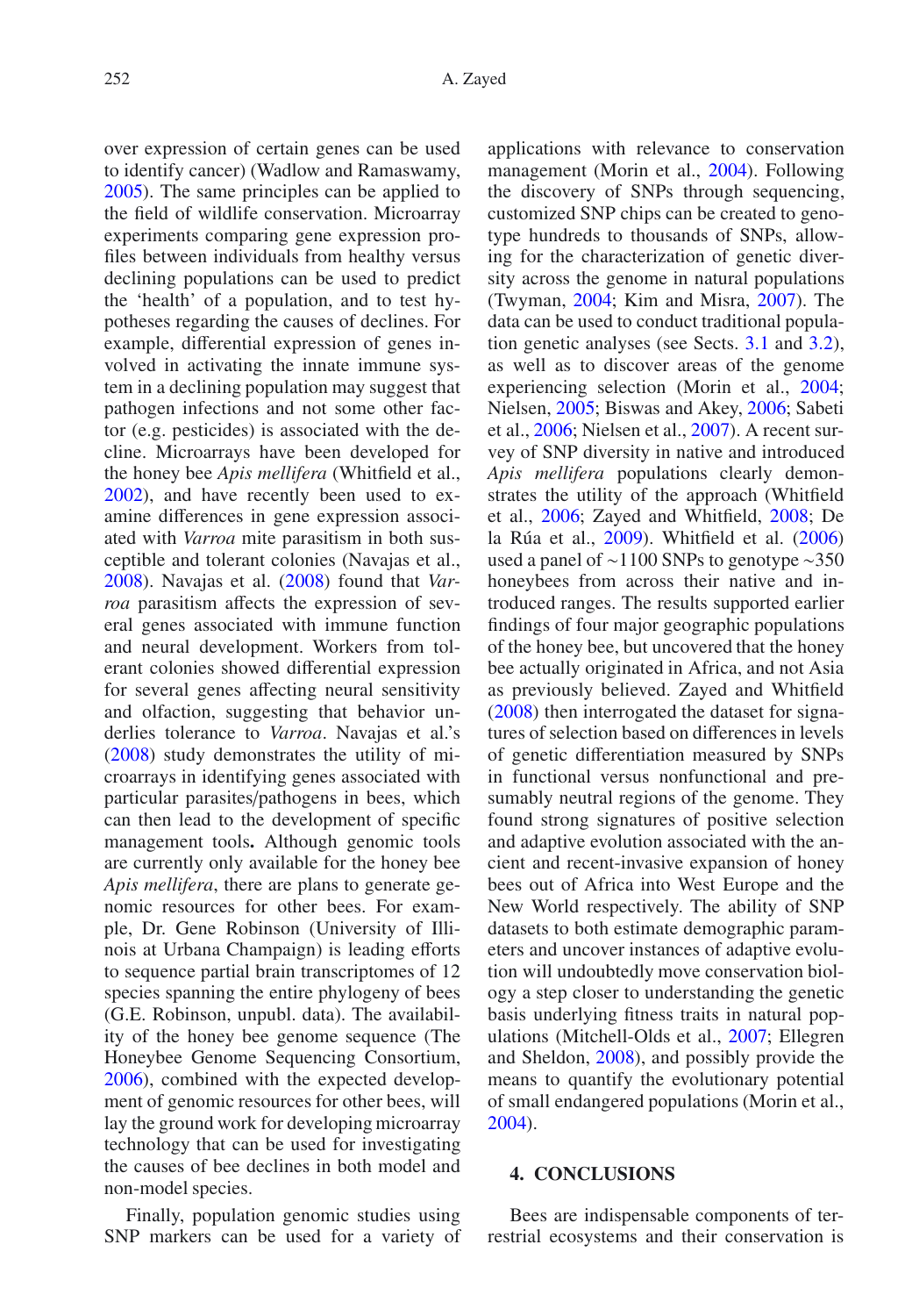essential for both ecological and economic reasons. Efforts to conserve declining bee populations can only be as effective as our knowledge of their biology, and the causes contributing to their declines. The application of genetics to bee conservation biology can be of great use in aiding bee conservation management, and in identifying genetic threats to the short term viability of bee populations. Population genetic surveys can be, and have indeed been used, to provide knowledge about several important parameters of relevance to

bee conservation biology, including population structure, gene flow, effective population sizes, colony densities, and foraging ranges. Genetic approaches can also be used for rapid species identification, for resolving taxonomic conflict, and for indicating bee populations in decline. They also provide more robust and timely estimates of population size in comparison to the vagaries of census methods. As more genetic and genomic resources are developed for bees, it will become progressively easier and cheaper to gather population genetic data from both common and endangered bee species for comparative analyses and conservation studies. Integrating population genetic surveys with ecological studies, although rarely undertaken, can provide greater insight into bee conservation biology than either approach practiced alone.

The production of inviable or sterile diploid males, a necessary by-product of complementary sex determination, is a large threat to the short-term viability of small bee populations, as indicated both by theory and mostly indirect empirical data. Inbreeding depression, caused by dominance or overdominance, although expected to be lower in haplodiploids when compared to diploids, should still contribute to reduced fitness and reduced viability of small bee populations. Inbreeding depression is expected to interact synergistically with diploid male production causing greater rates of extinction than the already high rates caused by the latter. These genetic factors will also interact synergistically with extrinsic factors causing declines in bee populations. The above mentioned genetic threats to population viability imply that: (1) Bees are highly susceptible to extinction in small and/or isolated populations. (2) When subjected to an extrinsic factor causing decline, bee populations will do so at a faster rate than expected based on the direct effect of the extrinsic factor. (3) Bee populations should recover at a slower rate than expected following the removal of extrinsic factors causing declines. Bee populations targeted for conservation should be managed to reduce frequencies of diploid male production, and to a lesser extent, inbreeding depression.

## **ACKNOWLEDGEMENTS**

I am most grateful to Laurence Packer for motivating and guiding my research on bee conservation genetics. I would like to thank Laurence Packer, Rob Paxton, Richard Frankham, Jennifer Grixti, and Jeff Lozier for providing helpful comments on the manuscript. I also thank Jennifer Grixti, and Jamie Strange for providing copies of their manuscript slated for publication, and to Gene Robinson, Jason Gibbs, Laurence Packer, and Jeff Lozier for allowing me to refer to their unpublished research. Finally, I wish to thank Jason Alexander Zayed for providing inspiration and a stimulating environment to write this review. My work is supported by a Natural Sciences and Engineering Research Council of Canada Postdoctoral Fellowship, and a postdoctoral fellowship from the Institute for Genomic Biology, University of Illinois at Urbana-Champaign.

#### **Génétique des abeilles et conservation des espèces.**

**Apoidea** / **haploidiploïdie** / **dépression consanguinité** / **mâle diploïde** / **extinction** / **détermination sexe complémentaire** / **abeille**

**Zusammenfassung** – **Bienengenetik und Artenschutz.** In dieser Arbeit betrachten wir, welche Rolle die Genetik im Rückgang der Bienenpopulationen spielt und wie die Werkzeuge der Genetik in Bienenschutzprojekten eingesetzt werden können. Genetische Marker haben sich als höchst nützlich erwiesen in der Bestimmung wichtiger demographischer Parameter von Bienenpopulationen (z.B. Populationsgrössen, Dichte, Vernetzung, Ausbreitungsraten und Sammelradien), sowie zur Klärung taxonomischer Probleme und zur Erkennung von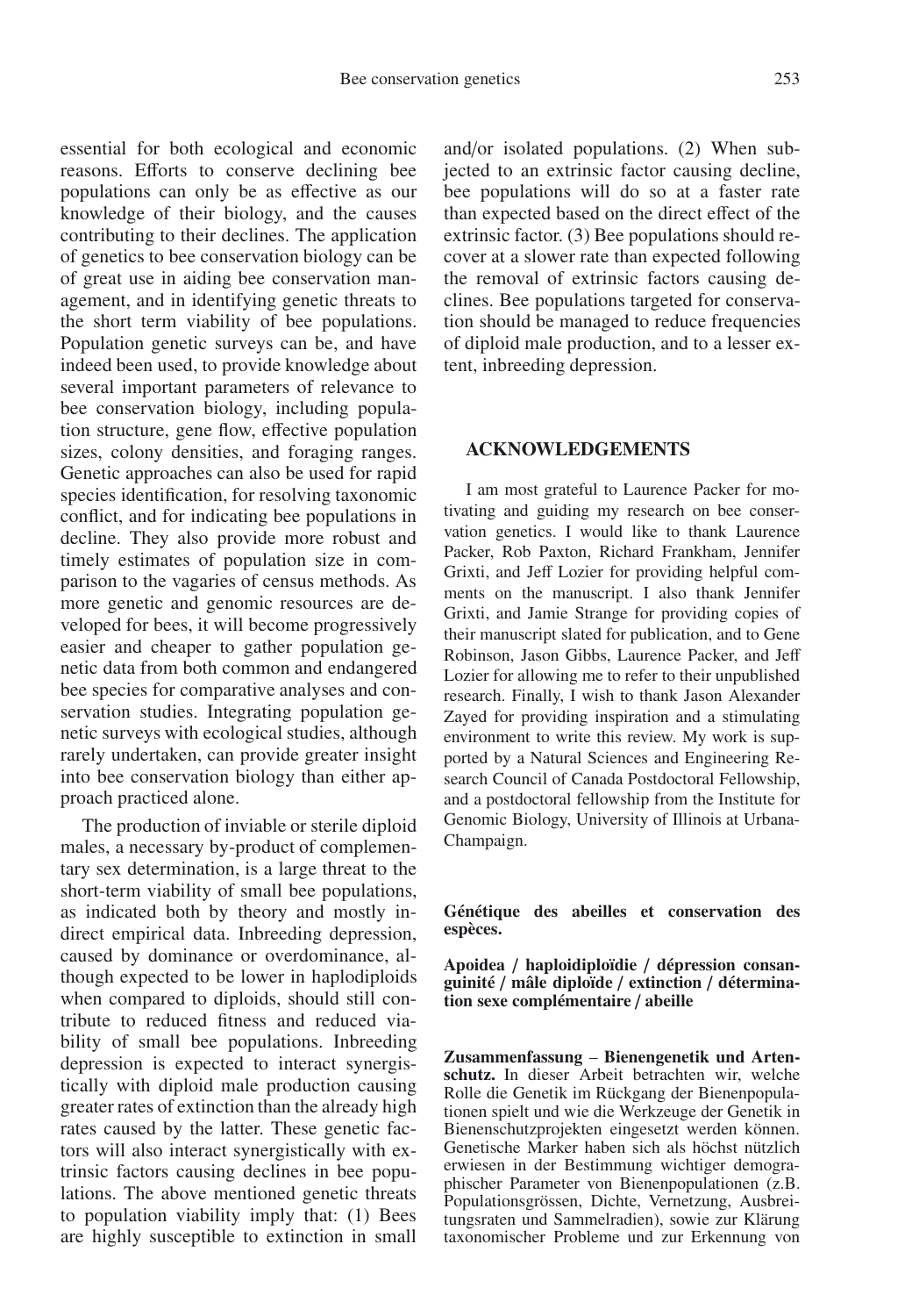Rückgängen in Populationen. Neuere Fortschritte in der Bienengenomik sollten ebenfalls einen Beitrag zur Erleichterung von Untersuchungen über die Ursachen von Rückgängen in Bienenpopulationen leisten. Die Integration der Kentnisse zur Genetik und Genomik der Bienen mit denen ihrer Ökologie sollte daher deutliche Verbesserungen in Bienenschutzprogrammen zur Folge haben. Ein wichtiger Faktor, der kleine Bienenpopulationen bedroht, ist die durch Homozygotie am Geschlechtslokus ausgelöste Produktion nicht lebensfähiger, steriler diploider Männchen anstelle von Weibchen (Abb. [1\)](#page-2-0). Das Vorkommen diploider Männchen ist für mindesten 27 Arten beschrieben (Tab. [I\)](#page-3-0) und die Frequenz dieser Männchen nimmt in kleinen Populationen durch Homozygotie am Geschlechtsbestimmungslokus bedingt durch genetische Drift zu (Abb. [2\)](#page-4-0). Simulationsstudien lassen erwarten, dass die Produktion diploider Männchen die Populationswachstumsraten vor allem bei solitären Bienen reduzieren kann, die eine niedrige Fekundität in ihrer Gesamtlebenszeit aufweisen. Das Problem der Produktion diploider Männchen geht so Hand in Hand mit negativen Umweltfaktoren und führt zu einem schnelleren Rückgang und einer langsameren Erhohlung von Populationen (Abb. [3\)](#page-6-0). Sie spielt damit eine wichtige Rolle im weltweiten Rückgang von Bienen.

Ausser der Produktion diploider Männchen könnte auch eine Inzuchtdepression das Überleben kleiner Bienenpopulationen gefährden. Obwohl zu erwarten wäre, dass die Haplodoploidie die genetische Bürde bei Bienen reduziert, zeigen sowohl theoretische Studien als auch empirische Befunde, dass selbst haplodiploide Organismen eine erhebliche Inzuchtdepression durchlaufen können. Schutzprogramme für gefährdete und zurückgehende Bienenpopulationen sollten daher bestrebt sein, die Produktion diploider Männchen und Inzucht zu reduzieren.

#### **Haplodiploidie** / **Komplementäre Geschlechtsdeterminierung** / **Inzuchtdepression** / **diploide Männchen** / **Artensterben**

#### **BOX I: GLOSSARY OF GENETIC TERMS**

**Additive genetic variance**: The contribution of genetic variance in a quantitative trait due to the effects of substituting one allele for another at a locus.

**Allozymes**: Alternative forms of a particular protein as visualized on a gel, mostly resulting from genetic variation at non-synonymous sites in a gene's protein coding sequence.

**Single locus complementary sex determination**: Sex is determined by genotype at a single locus: heterozgyotes, homozygotes and hemizygotes develop into diploid females, diploid males, and haploid males respectively.

**Diploid species**: A species where both sexes have two copies of each autosomal chromosome.

**E**ff**ective population size***, N***e**: The size of an 'ideal' population (a random mating population of constant size with Poisson variation in family sizes) that would have the same genetic parameters (e.g. genetic drift) as the actual population under study.

**Evolutionary potential**: The ability of populations to adapt to future changes in their environments.

**Frequency dependent selection**: A form of natural selection where the relative fitness of genotypes is a function of their frequency. Negative and positive frequency dependent selection denotes higher fitness of, and selection for, rare or common genotypes respectively. The sex determination locus in the Hymenoptera is under **negative frequency dependent selection** since the fitness of individuals carrying rare sex-determining alleles is higher as they are less likely to produce diploid males.

**Genetic distance and di**ff**erentiation**: Parameters that measure the extent of genetic differences between populations, usually over space. Populations with similar gene pools (e.g. similar allele frequencies) have smaller genetic distances and levels of differentiation than populations with different gene pools.

**Genetic drift**: Changes in allele frequencies due to the effects of random sampling of gametes in finite populations. Genetic drift is stronger in smaller populations, and results in reduced genetic diversity.

**Genetic load**: The reduction in fitness of a population from the maximum possible due to the deleterious effects (i.e. load) of alleles. The genetic load can be due to the deleterious effects of mutations (i.e. mutational load) or due to lower fitness of homozygous genotypes relative to heterozygous genotypes (i.e. balance load).

**Sex determination load**: The reduction of fitness of a haplodiploid population from the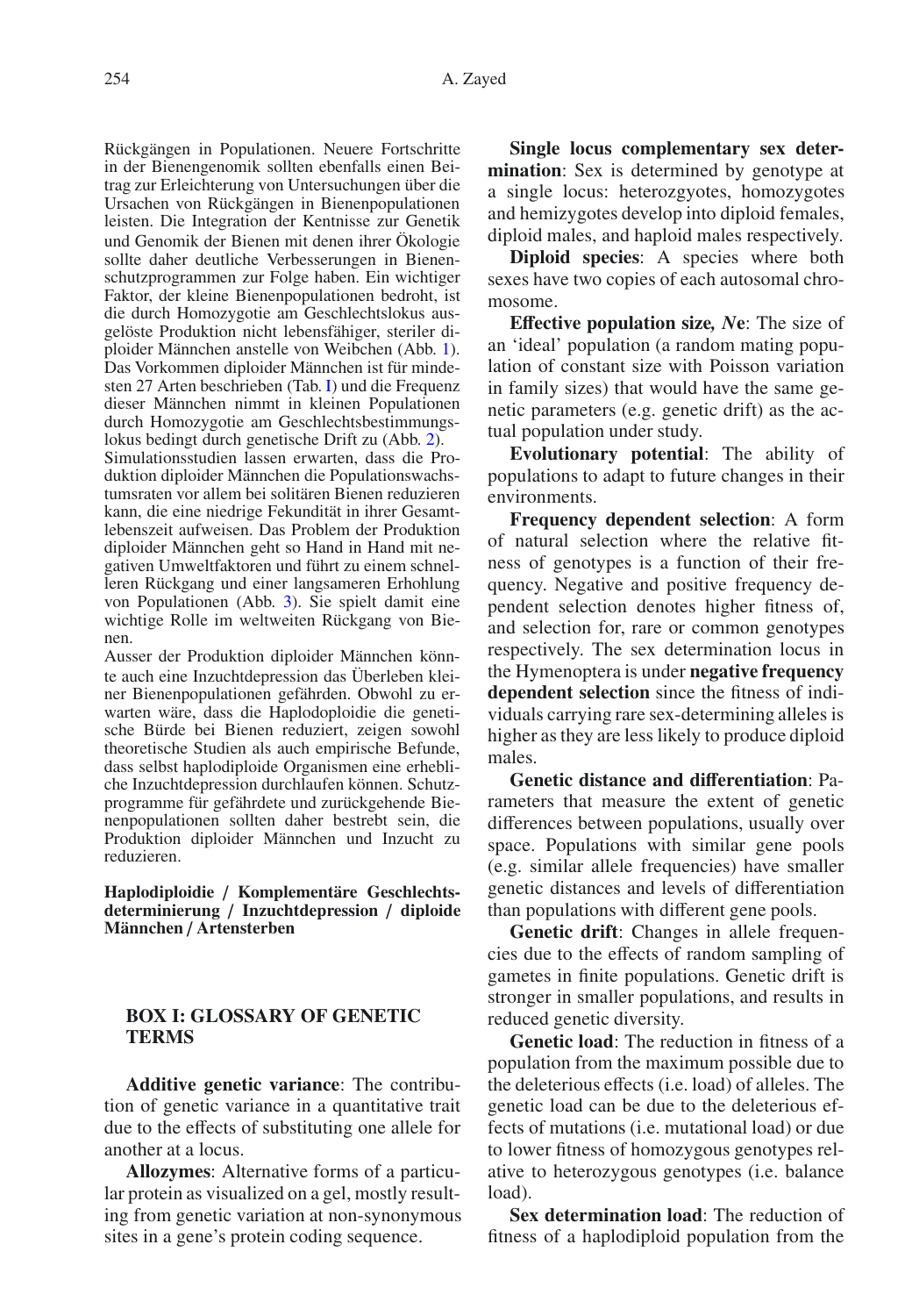maximum possible due to the deleterious effects of homozygosity at the hymenopteran complementary sex determination locus.

**Haplodiploid species**: A species where females are diploid (i.e. have two copies of each chromosome), and males are haploid (i.e. have one copy of each chromosome).

**Inbreeding**: Several phenomena leading to mating between individuals related by descent, and resulting in increased homozygosity. Inbreeding in a mating-system sense, know as **systematic inbreeding**, results when relatedness between mates are higher than the average relatedness of mates chosen at random from the same population. **Inbreeding by drift**, or **panmictic inbreeding**, results from the increasing probability of relatedness among randomly chosen mates in a finite population over time.

**Inbreeding depression**: Reduction in the mean fitness of a trait due to inbreeding. Attributed to the increased expression of recessive or partially recessive deleterious alleles through increased homozygosity (**Dominance or Partial dominance hypothesis)**, or to the reduction in the frequency of fitter heterozygous genotypes (**Overdominance hypothesis**).

**Matched mating**: A mating between a male and female that share a sex-determining allele in common. Half of the diploid progeny produced by a matched-mated female will be homozygous at the sex-determination locus, and develop into diploid males.

**Microsatellite**: A sequence of DNA composed of short (2-6 bases) tandem repeats (e.g. CACACACACA). Mutation at microsatellite loci results in alleles with different repeat numbers.

**Neutral genetic variation**: Genetic variation that does not affect fitness.

**Single nucleotide polymorphism, SNP:** A specific position in a DNA sequence which contains alternative bases.

#### **REFERENCES**

<span id="page-18-5"></span>Adams J., Rothman E.D., Kerr W.E., Paulino Z.L. (1977) Estimation of the number of sex alleles and queen matings from diploid male frequencies in a population of *Apis mellifera*, Genetics 86, 583– 596.

- <span id="page-18-3"></span>Agoze M.E., Drezen J.M., Renalt S., Preiquet G. (1994) Analysis of the reproductive potential of diploid males in the wasp *Diadromus pulchellus* (Hymenoptera: Ichneumonidae), Bull. Entomol. Res. 84, 213–218.
- <span id="page-18-0"></span>Allen-Wardell G., Bernhardt P., Bitner R., Burquez A., Buchmann S.L., Cane J.H., Cox P.A., Dalton V., Feinsinger P., Ingram M., Inouye D.W., Jones C.E., Kennedy K., Kevan P.G., Koopowitz H., Medellin R., Medellin-Morales S., Nabhan G.P. (1998) The potential consequences of pollinator declines on the conservation of biodiversity and stability of food crop yields, Conserv. Biol. 12, 8– 17.
- <span id="page-18-9"></span>Antolin M.F. (1999) A genetic perspective on mating systems and sex ratios of parasitoid wasps, Res. Popul. Ecol. 41, 29–37.
- <span id="page-18-7"></span>Armbruster P., Reed D.H. (2005) Inbreeding depression in benign and stressful environments, Heredity 95, 235–242.
- <span id="page-18-4"></span>Ayabe T., Hoshiba H., Ono M. (2004) Cytological evidence for triploid males and females in the bumblebee, *Bombus terrestris*, Chromosome Res. 12, 215–223.
- <span id="page-18-11"></span>Beveridge M., Simmons L.W. (2006) Panmixia: an example from Dawson's burrowing bee (*Amegilla dawsoni*) (Hymenoptera: Anthophorini), Mol. Ecol. 15, 951–957.
- <span id="page-18-6"></span>Beveridge M., Simmons L.W., Alcock J. (2006) Genetic breeding system and investment patterns within nests of Dawson's burrowing bee (*Amegilla dawsoni*) (Hymenoptera: Anthophorini), Mol. Ecol. 15, 3459–3467.
- <span id="page-18-2"></span>Beye M., Hasselmann M., Fondrk M.K., Page R.E., Omholt S.W. (2003) The gene csd is the primary signal for sexual development in the honey bee and encodes a new SR-type protein, Cell 114, 419–429.
- <span id="page-18-8"></span>Bienefeld K., Reinhardt F., Pirchner F. (1989) Inbreeding effects of queen and workers on colony traits in the honey bee, Apidologie 20, 439–450.
- <span id="page-18-1"></span>Biesmeijer J.C., Roberts S.P.M., Reemer M., Ohlemuller R., Edwards M., Peeters T., Schaffers A.P., Potts S.G., Kleukers R., Thomas C.D., Settele J., Kunin W.E. (2006) Parallel declines in pollinators and insect-pollinated plants in Britain and the Netherlands, Science 313, 351–354.
- <span id="page-18-12"></span>Biswas S., Akey J.M. (2006) Genomic insights into positive selection, Trends Genet. 22, 437–446.
- <span id="page-18-10"></span>Blanchetot A., Packer L. (1992) Genetic variability in the social bee *Lasioglossum marginatum* and a cryptic underscribed sibling species, as detected by DNA fingerprinting and allozyme electrophoresis, Insect Mol. Biol. 1, 89–97.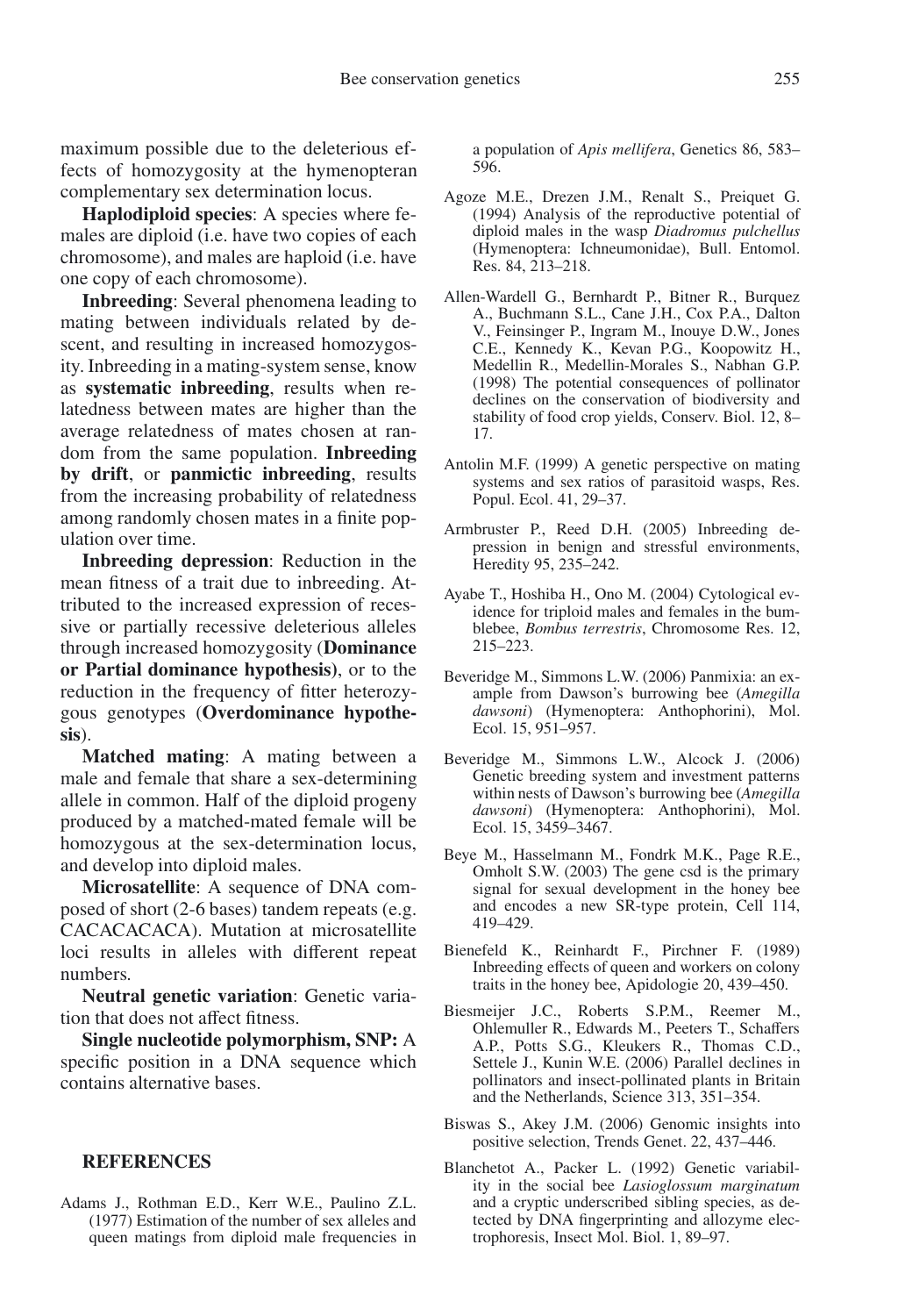- <span id="page-19-11"></span>Brook B.W., Burgman M.A., Akçakaya H.R., O'Grady J.J., Frankham R. (2002a) Critiques of PVA ask the wrong questions: throwing the heuristic baby out with the numerical bath water, Conserv. Biol. 16, 262–263.
- <span id="page-19-12"></span>Brook B.W., Tonkyn D.W., O'Grady J.J., Frankham R. (2002b) Contribution of inbreeding to extinction risk in threatened species, Conserv. Ecol. 6, 16.
- <span id="page-19-27"></span>Brown P.O., Botstein D. (1999) Exploring the new world of the genome with DNA microarrays, Nat. Genet. 21, 33–37.
- <span id="page-19-1"></span>Byrne A., Fitzpatrick Ú. (2009) Bee conservation policy at the global, regional and national levels, Apidologie 40, 194–210.
- <span id="page-19-9"></span>Camargo C.A. (1979) Sex determination in bees. XI. Production of diploid males and sex determination in *Melipona quadrifasciata*, J. Apic. Res. 18, 77– 84.
- <span id="page-19-13"></span>Cameron E.C., Franck P., Oldroyd B.P. (2004) Genetic structure of nest aggregations and drone congregations of the southeast Asian stingless bee *Trigona collina*, Mol. Ecol. 13, 2357–2364.
- <span id="page-19-2"></span>Cane J.H. (2001) Habitat fragmentation and native bees: a premature verdict? Conserv. Ecol. 5, 3.
- <span id="page-19-3"></span>Cane J.H., Tepedino V.J. (2001) Causes and extent of declines among native North American invertebrate pollinators: detection, evidence, and consequences, Conserv. Ecol. 5, 1.
- <span id="page-19-20"></span>Carman G.M., Packer L. (1997) A cryptic species allied to *Halictus ligatus* Say (Hymenoptera; Halictidae) detected by allozyme electrophoresis, J. Kans. Entomol. Soc. 69, 168–176.
- <span id="page-19-8"></span>Carvalho G.A. (2001) The number of sex alleles (CSD) in a bee population and its practical importance (Hymenoptera: Apidae), J. Hymenoptera Res. 10, 10–15.
- <span id="page-19-23"></span>Chaline N., Ratnieks F.L.W., Raine N.E., Badcock N.S., Burke T. (2004) Non-lethal sampling of honey bee, *Apis mellifera*, DNA using wing tips, Apidologie 35, 311–318.
- <span id="page-19-25"></span>Chapman R.E., Wang J., Bourke A.F.G. (2003) Genetic analysis of spatial foraging patterns and resource sharing in bumble bee pollinators, Mol. Ecol. 12, 2801–2808.
- <span id="page-19-14"></span>Charlesworth B., Charlesworth D. (1999) The genetic basis of inbreeding depression, Genet. Res. 74, 329–340.
- <span id="page-19-0"></span>Colla S.R., Packer L. (2008) Evidence for decline in eastern North American bumblebees (Hymenoptera: Apidea), with special focus on *Bombus a*ffi*nis* Cresson, Biodivers. Conserv. 17, 1379–1391.
- <span id="page-19-18"></span>Colla S.R., Otterstatter M.C., Gegear R.J., Thomson J.D. (2006) Plight of the bumblebee: Pathogen spillover from commercial to wild populations, Biol. Conserv. 129, 461–467.
- <span id="page-19-5"></span>Cook J.M. (1993) Sex determination in the Hymenoptera: a review of models and evidence, Heredity 71, 421–435.
- <span id="page-19-7"></span>Cook J.M., Crozier R.H. (1995) Sex determination and population biology of the Hymenoptera, Trends Ecol. Evol. 10, 281–286.
- <span id="page-19-10"></span>Cornuet J.M. (1980) Rapid estimation of the number of sex alleles in panmictic honeybee populations, J. Apic. Res. 19, 3–5.
- <span id="page-19-26"></span>Cornuet J.M., Luikart G. (1996) Description and power analysis of two tests for detecting recent population bottlenecks from allele frequency data, Genetics 144, 2001–2014.
- <span id="page-19-6"></span>Cowan D.P., Stahlhut J.K. (2004) Functionally reproductive diploid and haploid males in an inbreeding hymenopteran with complementary sex determination, Proc. Natl Acad. Sci. USA 101, 10374– 10379.
- <span id="page-19-28"></span>Cowell J.K., Hawthorn L. (2007) The application of microarray technology to the analysis of the cancer genome, Curr. Mol. Med. 7, 103–120.
- <span id="page-19-19"></span>Cox-Foster D.L., Conlan S., Holmes E.C., Palacios G., Evans J.D., Moran N.A., Quan P.-L., Briese T., Hornig M., Geiser D.M., Martinson V., vanEngelsdorp D., Kalkstein A.L., Drysdale A., Hui J., Zhai J., Cui L., Hutchison S.K., Simons J.F., Egholm M., Pettis J.S., Lipkin W.I. (2007) A Metagenomic Survey of Microbes in Honey Bee Colony Collapse Disorder, Science 318, 283–287.
- <span id="page-19-15"></span>Crnokrak P., Barrett S.C. (2002) Perspective: purging the genetic load: a review of the experimental evidence, Evolution 12, 2347–2358.
- <span id="page-19-17"></span>Crozier R.H. (1976a) Counter-intuitive property of effective population size, Nature 262, 384.
- <span id="page-19-16"></span>Crozier R.H. (1976b) Why Male-Haploid and Sex-Linked Genetic Systems Seem to Have Unusually Sex-Limited Mutational Genetic Loads, Evolution 30, 623–624.
- <span id="page-19-4"></span>Crozier R.H. (1977) Evolutionary genetics of the hymenoptera, Annu. Rev. Entomol. 22, 263–288.
- Crozier R.H. (1985) Adaptive consequences of malehaploidy, in: Helle W., Sabelis M.W. (Eds.), Spider Mites: their biology, natural enemies and control, Elsevier Science Publisher B.V. Amsterdam, pp. 201–222.
- <span id="page-19-22"></span>Danforth B.N. (1999) Phylogeny of the bee genus *Lasioglossum* (Hymenoptera: Halictidae) based on mitocondrial COI sequence data, Syst. Entomol. 24, 377–393.
- <span id="page-19-21"></span>Danforth B.N., Mitchell P.L., Packer L. (1998) Mitochondrial DNA differentiation between two cryptic *Halictus* (Hymenoptera: Halictidae) species, Ann. Entomol. Soc. Am. 91, 387–391.
- <span id="page-19-24"></span>Danforth B.N., Ji S., Ballard L.J. (2003) Gene flow and population structure in an oligolectic desert bee, *Macrotera* (*Macroteropsis*) *portalis*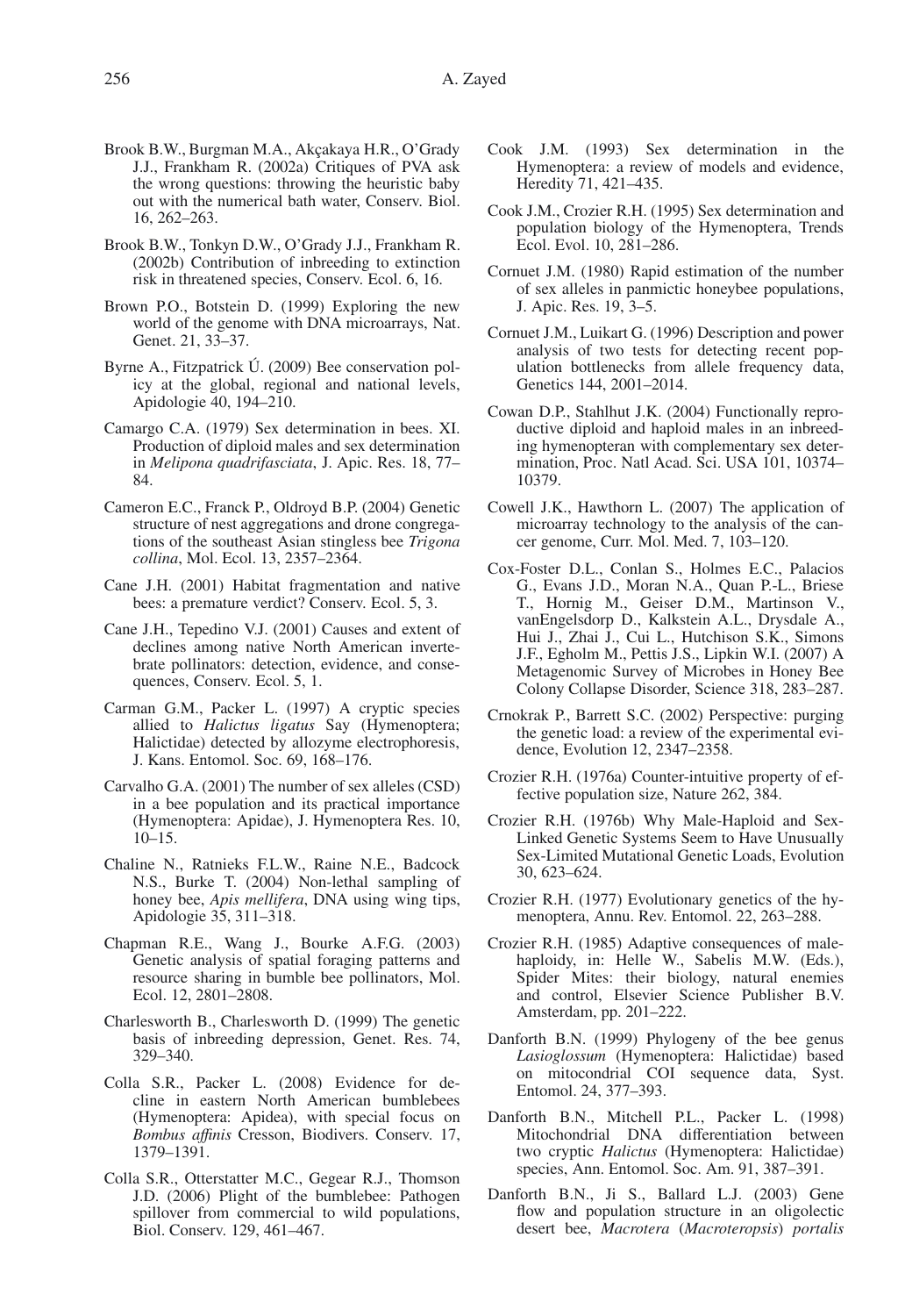(Hymenoptera: Andrenidae), J. Kans. Entomol. Soc. 76, 221–235.

- <span id="page-20-10"></span>Danks H.V. (1971) Nest mortality factors in stemnesting aculeate Hymenoptera, J. Anim. Ecol. 40, 79–82.
- <span id="page-20-26"></span>Darvill B., Knight M.E., Goulson D. (2004) Use of genetic markers to quantify bumblebee foraging range and nest density, Oikos 107, 471–478.
- <span id="page-20-8"></span>Darvill B., Ellis J.S., Lye G.C., Goulson D. (2006) Population structure and inbreeding in a rare and declining bumblebee, *Bombus muscorum* (Hymenoptera: Apidae), Mol. Ecol. 15, 601–611.
- <span id="page-20-16"></span>De Boer J.G., Ode P.J., Vet L.E.M., Whitfield J., Heimpel G.E. (2007) Complementary sex determination in the parasitoid wasp *Cotesia vestalis* (*C. plutellae*), J. Evol. Biol. 20, 340–348.
- <span id="page-20-28"></span>De la Rúa P., Jaffé R., Dall'Olio R., Muñoz I. Serrano J. (2009) Biodiversity, conservation and current threats to European honeybees, Apidologie 40, 263–284.
- <span id="page-20-2"></span>Dias B.S.F., Raw A., Imperatriz-Fonseca V.L. (1999) International pollinators initiative: The São Paulo declaration on pollinators., Brazilian Ministry of the Environment, Brasilia. [online] http://[www.](http://www.cbd.int/doc/case-studies/agr/cs-agr-pollinator-rpt.pdf) cbd.int/doc/case-studies/agr/[cs-agr-pollinator-rpt.](http://www.cbd.int/doc/case-studies/agr/cs-agr-pollinator-rpt.pdf) [pdf](http://www.cbd.int/doc/case-studies/agr/cs-agr-pollinator-rpt.pdf) (accessed on 2 February 2009).
- <span id="page-20-22"></span>Dick C.W., Roubik D.W., Gruber K.F., Bermingham E. (2004) Long-distance gene flow and cross-Andean dispersal of lowland rainforest bees (Apidae: Euglossini) revealed by comparative mitochondrial DNA phylogeography, Mol. Ecol. 13, 3775– 3785.
- <span id="page-20-7"></span>Duchateau M.J., Hoshiba H., Velthuis H.H.W. (1994) Diploid males in the bumblebee *Bombus terrestris*: sex determination, sex alleles and viability, Entomol. Exp. Appl. 71, 263–269.
- <span id="page-20-13"></span>Eickwort G.C., Ginsberg H.S. (1980) Foraging and mating behavior in Apoidea, Annu. Rev. Entomol. 25, 421–446.
- <span id="page-20-29"></span>Ellegren H., Sheldon B.C. (2008) Genetic basis of fitness differences in natural populations, Nature 452, 169–175.
- <span id="page-20-9"></span>Ellis J.S., Knight M.E., Darvill B., Goulson D. (2006) Extremely low effective population sizes, genetic structuring and reduced genetic diversity in a threatened bumblebee species, *Bombus sylvarum* (Hymenoptera: Apidae), Mol. Ecol. 15, 4375– 4386.
- <span id="page-20-11"></span>Else G., Felton J., Stubbs A. (1978) The Conservation of Bees and Wasps, Nature Conservancy Council, Peterborough.
- <span id="page-20-14"></span>Estoup A., Scholl A., Pouvreau A., Solignac M. (1995) Monoandry and polyandry in bumble bees (Hymenoptera; Bombinae) as evidenced by highly variable microsatellites, Mol. Ecol. 4, 89–94.
- <span id="page-20-25"></span>Estoup A., Solignac M., Cornuet J.M., Goudet J., Scholl A. (1996) Genetic differentiation of conti-

nental and island populations of *Bombus terrestris* (Hymenoptera: Apidae) in Europe, Mol. Ecol. 5, 19–31.

- <span id="page-20-24"></span>Excoffier L., Heckel G. (2006) Computer programs for population genetics data analysis: a survival guide, Nat. Rev. Genet. 7, 745–758.
- <span id="page-20-20"></span>Falconer D.S., Mackay T.F.C. (1996) Introduction to Quantitative Genetics, Longman, Essex, UK.
- <span id="page-20-19"></span>Fisher R.A. (1930) The Genetic Theory of Natural Selection, Dover, New York.
- <span id="page-20-0"></span>Fitzpatrick U., Murray M.G., Paxton R.J., Breen J., Cotton D., Santorum V., Brown M.J.F. (2006) Rarity and decline in bumblebees - A test of causes and correlates in the Irish fauna, Biol. Conserv. 136, 185–194.
- <span id="page-20-1"></span>Fontaine C., Dajoz I., Meriguet J., Loreau M. (2006) Functional Diversity of Plant-Pollinator Interaction Webs Enhances the Persistence of Plant Communities, PLoS Biol. 4, e1.
- <span id="page-20-21"></span>Franck P., Cameron E., Good G., Rasplus J.Y., Oldroyd B.P. (2004) Nest architecture and genetic differentiation in a species complex of Australian stingless bees, Mol. Ecol. 13, 2317–2331.
- <span id="page-20-15"></span>Frankham R. (1995a) Effective population size/adult population size ratios in wildlife: a review, Genet. Res. 66, 95–107.
- <span id="page-20-17"></span>Frankham R. (1995b) Inbreeding and extinction: a threshold effect, Conserv. Biol. 9, 792–799.
- Frankham R. (1998) Inbreeding and extinction: island populations, Conserv. Biol. 12, 665–675.
- <span id="page-20-5"></span>Frankham R. (2005) Genetics and extinction, Biol. Conserv. 126, 131–140.
- <span id="page-20-3"></span>Frankham R., Ballou J.D., Briscoe D.A. (2002) Introduction to conservation genetics, Cambridge University Press, Cambridge.
- <span id="page-20-12"></span>Franzén M., Larsson M. (2007) Pollen harvesting and reproductive rates in specialized solitary bees, Ann. Zool. Fenn. 44, 405–414.
- <span id="page-20-6"></span>Gadau J., Gerloff C.U., Krüger N., Chan H., Schmid-Hempel P., Wile A., Page R.E.J. (2001) A linkage analysis of sex determination in *Bombus terrestris* (L.) (Hymenoptera: Apidae), J. Hered. 87, 234– 242.
- <span id="page-20-4"></span>Gaggiotti O.E. (2003) Genetic threats to population persistence, Ann. Zool. Fenn. 40, 155–168.
- <span id="page-20-18"></span>Gerloff C.U., Schmid-Hempel P. (2005) Inbreeding depression and family variation in a social insect, *Bombus terrestris* (Hymenoptera: Apidae), Oikos 111, 67–80.
- <span id="page-20-23"></span>Gibbs J. (2009) Integrative taxonomy identifies new (and old) species in the *Lasioglossum* (*Dialictus*) *tegulare* (Robertson) species group (Hymenoptera, Halictidae), Zootaxa 2032, 1–38.
- <span id="page-20-27"></span>Gibson G. (2002) Microarrays in ecology and evolution: a preview, Mol. Ecol. 11, 17–24.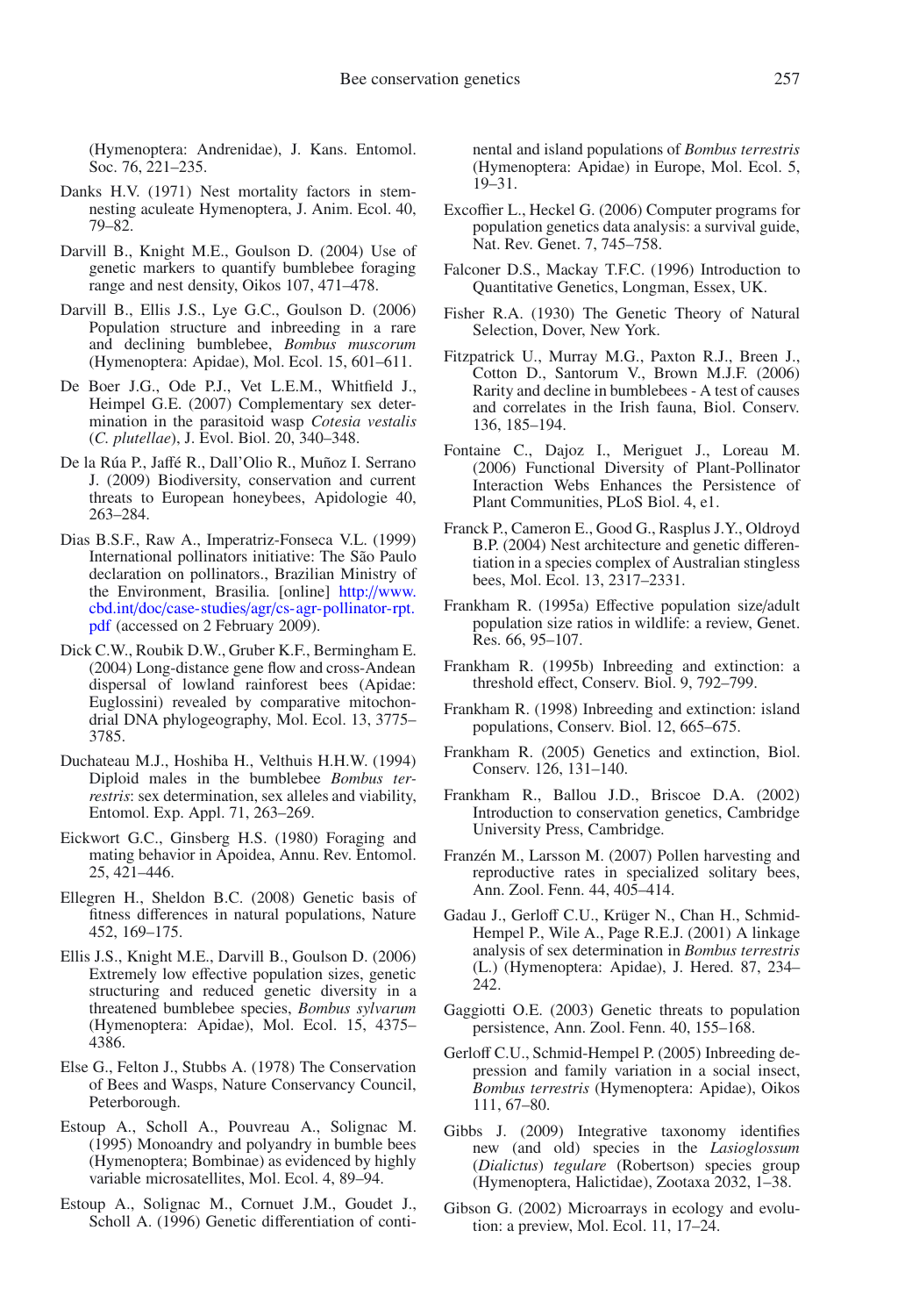- <span id="page-21-17"></span>Gilpin M.E. (1991) The genetic effective size of a metapopulation, Biol. J. Linn. Soc. Lond. 42, 165– 175.
- <span id="page-21-10"></span>Glémin S. (2003) How are deleterious mutations purged? Drift versus nonrandom mating, Evolution 57, 2678–2687.
- <span id="page-21-2"></span>Goulson D., Lye G.C., Darvil B. (2008) Decline and conservation of bumble bees, Annu. Rev. Entomol. 53, 191–208.
- <span id="page-21-15"></span>Green C.L., Oldroyd B.P. (2002) Queen mating frequency and maternity of males in the stingless bee *Trigona carbonaria* Smith, Insectes Soc. 49, 196– 202.
- <span id="page-21-28"></span>Grixti J.C., Packer L. (2006) Changes in the bee fauna (Hymenoptera: Apoidea) of an old field site in southern Ontario, revisited after 34 years, Can. Entomol. 138, 147–164.
- <span id="page-21-3"></span>Grixti J.C., Wong L.T., Cameron S.A., Favret C. (2009) Decline of bumble bees (*Bombus*) in the North American Midwest, Biol. Conserv. 142, 75– 84.
- <span id="page-21-5"></span>Hanski I., Saccheri I. (2006) Molecular-Level Variation Affects Population Growth in a Butterfly Metapopulation, PLoS Biol. 4, e129.
- <span id="page-21-23"></span>Harbo J.R., Harris J.W. (1999) Heritability in honey bees (Hymenoptera: Apidae) of characteristics associated with resistance to *Varroa jacobsoni* (Mesostigmata: Varroidae), J. Econ. Entomol. 92, 261–265.
- <span id="page-21-29"></span>Hasselmann M., Gempe T., Schiott M., Nunes-Silva C.G., Otte M., Beye M. (2008) Evidence for the evolutionary nascence of a novel sex determination pathway in honeybees, Nature 454, 519–522.
- <span id="page-21-24"></span>Hebert P.N.D., Ratnasingham S., DeWaard J.R. (2003) Barcoding animal life: cytochrome *c* oxidase subunit 1 divergences among closely related species, Proc. R. Soc. Ser. B Biol. Sci. 270, S96–S99.
- <span id="page-21-20"></span>Hedrick P.W. (2000) Genetics of Populations, Second edn, Jones and Bartlett Publishers, Sudbury, Massachusetts.
- <span id="page-21-7"></span>Hedrick P.W. (2004) Recent developments in conservation genetics, For. Ecol. Manage. 197, 3–19.
- <span id="page-21-18"></span>Hedrick P.W., Gilpin M.E. (1997) Genetic effective size of a metapopulation, in: Hanski I.A., Gilpin M.E. (Eds.), Metapopulation biology: ecology, genetics, and evolution, Academic Press Inc. San Diego, USA, pp. 165–181.
- <span id="page-21-6"></span>Hedrick P.W., Parker J.D. (1997) Evolutionary genetics and genetic variation of haplodiploids and X-lined genes, Annu. Rev. Ecol. Syst. 28, 55–83.
- <span id="page-21-21"></span>Hedrick P.W., Kalinowski S.T. (2000) Inbreeding depression in conservation biology, Annu. Rev. Ecol. Syst. 31, 139–162.
- <span id="page-21-16"></span>Hedrick P.W., Gadau J., Page R.E.J. (2006) Genetic sex determination and extinction, Trends Ecol. Evol. 21, 55–57.
- <span id="page-21-11"></span>Heimpel G.E., de Boer J.G. (2008) Sex determination in the Hymenoptera, Annu. Rev. Entomol. 53, 209–230.
- <span id="page-21-22"></span>Henter H.J. (2003) Inbreeding depression and haplodiploidy: experimental measures in a parasitoid and comparisons across diploid and haplodiploid insect taxa, Evolution 57, 1793–1803.
- <span id="page-21-26"></span>Herrmann F., Westphal C., Moritz R.F.A., Steffan-Dewenter I. (2007) Genetic diversity and mass resources promote colony size and forager densities of a social bee (*Bombus pascuorum*) in agricultural landscapes, Mol. Ecol. 16, 1167–1178.
- <span id="page-21-25"></span>Holehouse K.A., Hammond R.L., Bourke A.F.G. (2003) Non-lethal sampling of DNA from bumble bees for conservation genetics, Insectes Soc. 50, 277–285.
- <span id="page-21-12"></span>Holloway A.K., Heimpel G.E., Strand M.R., Antolin M.F. (1999) Survival of diploid males in *Bracon* sp. near *hebetor* (Hymenoptera: Braconidae), Ann. Entomol. Soc. Am. 92, 110–116.
- <span id="page-21-8"></span>Jacquard A. (1975) Inbreeding: One word, several meanings, Theor. Popul. Biol. 7, 338–363.
- <span id="page-21-9"></span>Keller L.F., Waller D.M. (2002) Inbreeding effects in wild populations, Trends Ecol. Evol. 17, 230–241.
- <span id="page-21-14"></span>Kerr W.E. (1987) Sex determination in bees. XXI. Number of XO-heteroalleles in a natural population of *Melipona compressipes fasciculata* (Apidae), Insectes Soc. 34, 274–279.
- <span id="page-21-13"></span>Kerr W.E. (1997) Sex determination in honey bees (Apinae and Meliponinae) and its consequences, Braz. J. Genet. 20, 4.
- <span id="page-21-30"></span>Kim S., Misra A. (2007) SNP genotyping: Technologies and biomedical applications, Annu. Rev. Biomed. Eng. 9, 289–320.
- <span id="page-21-0"></span>Klein A.M., Vaissière B.E., Cane J.H., Steffan-Dewenter I., Cunningham S.A., Kremen C., Tscharntke T. (2007) Importance of pollinators in changing landscapes for world crops, Proc. R. Soc. Lond., Ser. B Biol. Sci. 274, 303–313.
- <span id="page-21-27"></span>Knight M.E., Martin A.P., Bishop S., Osborne J.L., Hale R.J., Sanderson R.A., Goulson D. (2005) An interspecific comparison of foraging range and nest density of four bumblebee (*Bombus*) species, Mol. Ecol. 14, 1811–1820.
- <span id="page-21-1"></span>Kosior A., Celary W., Olejniczak P., Fijal J., Król W., Solarz W., Plonka P. (2007) The decline of the bumble bees and cuckoo bees (Hymenoptera: Apidae: Bombini) of western and central Europe, Oryx 41, 79–88.
- <span id="page-21-19"></span>Kraus F.B., Weinhold S., Moritz R.F.A. (2008) Genetic structure of drone congregations of the stingless bee *Scaptotrigona mexicana*, Insectes Soc. 55, 22– 27.
- <span id="page-21-4"></span>Kremen C., Williams N.M., Thorp R.W. (2002) Crop pollination from native bees at risk from agricultural intensification, Proc. Natl Acad. Sci. USA 99, 16812–16816.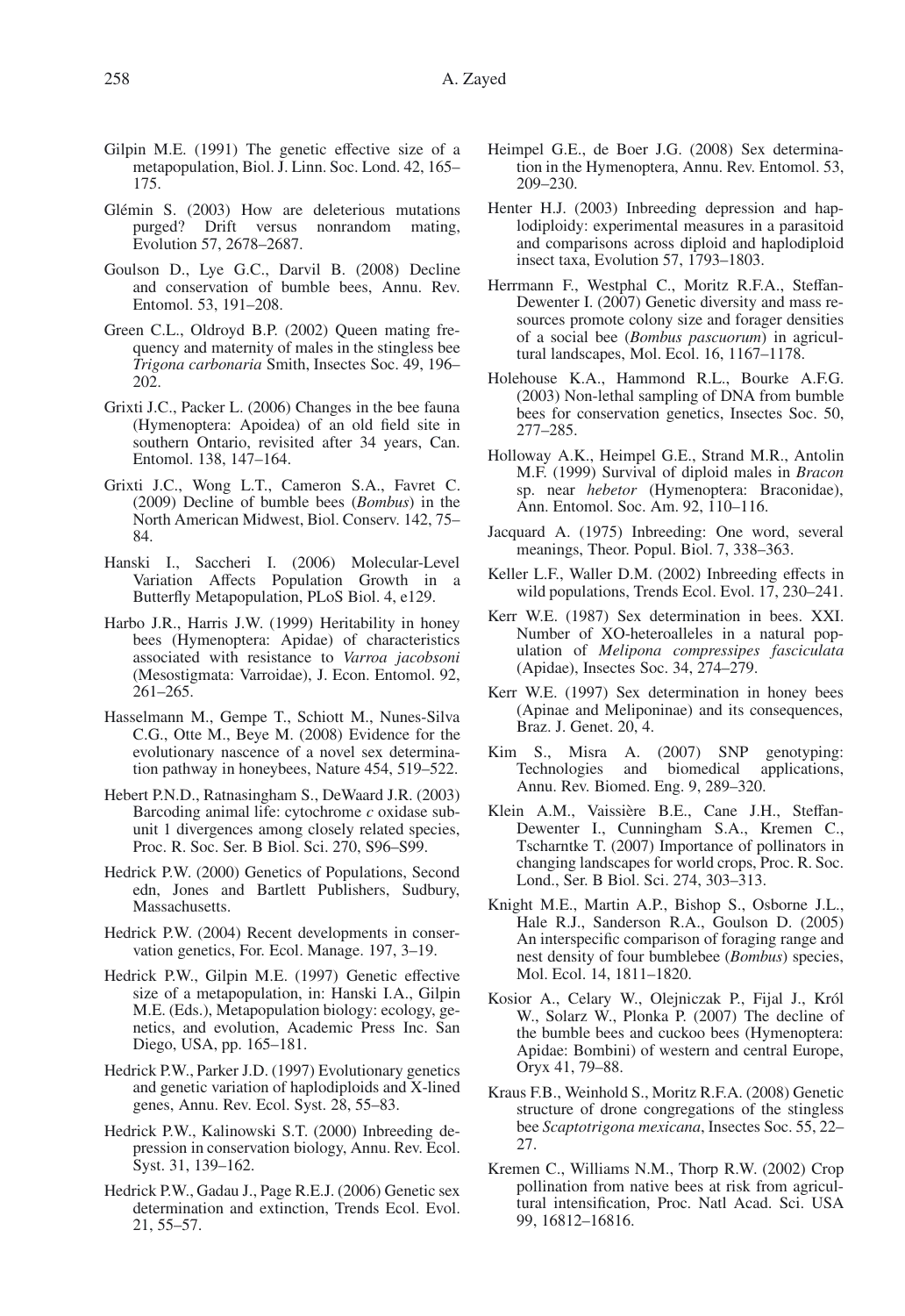- <span id="page-22-1"></span>Kremen C., Williams N.M., Aizen M.A., Gemmill-Herren B., LeBuhn G., Minckley R., Packer L., Potts S.G., Roulston T.a., Steffan-Dewenter I., Vazquez D.P., Winfree R., Adams L., Crone E.E., Greenleaf S.S., Keitt T.H., Klein A.-M., Regetz J., Ricketts T.H. (2007) Pollination and other ecosystem services produced by mobile organisms: a conceptual framework for the effects of land-use change, Ecol. Lett. 10, 299–314.
- <span id="page-22-7"></span>Krieger M.J.B., Ross K.G., Chang C.W., Keller L. (1999) Frequency and origin of triploidy in the fire ant *Solenopsis invicta*, Heredity 82, 142–150.
- <span id="page-22-18"></span>Kuhlmann M., Else G.R., Dawson A., Quicke D.L.J. (2007) Molecular, biogeographical and phenological evidence for the existence of three western European sibling species in the *Colletes succinctus* group (Hymenoptera: Apidae), Org. Divers. Evol. 7, 155–165.
- <span id="page-22-8"></span>Kukuk P.F., May B. (1990) Diploid males in a primitively eusocial bee, *Lasioglossum* (*Dialictus*) *zephyrum*, Evolution 44, 1522–1528.
- <span id="page-22-14"></span>Lacy R.C. (1993) Vortex: a computer simulation model for population viability analysis, Wildl. Res. 20,  $45-\overline{64}$ .
- <span id="page-22-17"></span>Lapidge K.L., Oldroyd B.P., Spivak M. (2002) Seven suggestive quantitative trait loci influence hygienic behavior of honey bees, Naturwissenschaften 89, 565–568.
- <span id="page-22-16"></span>Le Conte Y., De Vaublanc G., Crauser D., Jeanne F., Rousselle J.C., Becard J.M. (2007) Honey bee colonies that have survived *Varroa destructor*, Apidologie 38, 566–572.
- <span id="page-22-4"></span>Leberg P.L., Firmin B.D. (2008) Role of inbreeding depression and purging in captive breeding and restoration programmes, Mol. Ecol. 2008, 334– 343.
- <span id="page-22-5"></span>Liebert A.E., Johnson R.N., Switz G.T., Starks P.T. (2004) Triploid females and diploid males: underreported phenomena in *Polistes* wasps? Insectes Soc. 51, 205–211.
- <span id="page-22-6"></span>Liebert A.E., Sumana A., Starks P.T. (2005) Diploid males and their triploid offspring in the paper wasp *Polistes dominulus*, Biol. Lett. 1, 200–203.
- <span id="page-22-10"></span>Lopez-Uribe M.M., Almanza M.T., Ordonez M. (2007) Diploid male frequencies in Colombian populations of euglossine bees, Biotropica 39, 299–314.
- <span id="page-22-22"></span>Lozier J.D., Cameron S.A. (2009) Comparative genetic analyses of historical and contemporary collections highlight contrasting demographic histories for the bumble bees *Bombus pensylvanicus* and *B. impatiens* in Illinois, Mol. Ecol., doi:10.1111/j.1365.294X.2009.04160x.
- <span id="page-22-21"></span>Luikart G., England P.R. (1999) Statistical analysis of microsatellite DNA data, Trends Ecol. Evol. 14, 253–256.
- <span id="page-22-13"></span>Luna M.G., Hawkins B.A. (2004) Effects of Inbreeding Versus Outbreeding in *Nasonia vitripennis* (Hymenoptera: Pteromalidae), Environ. Entomol. 33, 765–775.
- <span id="page-22-3"></span>Lynch M., Conery J., Burger R. (1995) Mutation accumulation and the extinction of small populations, Am. Nat. 146, 489–518.
- <span id="page-22-15"></span>Lynch M., Walsh B. (1998) Genetics and Analysis of Quantitative Traits, Sinauer Associates Inc., Sunderland, MA, USA.
- <span id="page-22-23"></span>Margulies M., Egholm M., Altman W.E., Attiya S., Bader J.S., Bemben L.A., Berka J., Braverman M.S., Chen Y.-J., Chen Z., Dewell S.B., Du L., Fierro J.M., Gomes X.V., Godwin B.C., He W., Helgesen S., Ho C.H., Irzyk G.P., Jando S.C., Alenquer M.L.I., Jarvie T.P., Jirage K.B., Kim J.-B., Knight J.R., Lanza J.R., Leamon J.H., Lefkowitz S.M., Lei M., Li J., Lohman K.L., Lu H., Makhijani V.B., McDade K.E., McKenna M.P., Myers E.W., Nickerson E., Nobile J.R., Plant R., Puc B.P., Ronan M.T., Roth G.T., Sarkis G.J., Simons J.F., Simpson J.W., Srinivasan M., Tartaro K.R., Tomasz A., Vogt K.A., Volkmer G.A., Wang S.H., Wang Y., Weiner M.P., Yu P., Begley R.F., Rothberg J.M. (2005) Genome sequencing in microfabricated high-density picolitre reactors, Nature 437, 376–380.
- <span id="page-22-9"></span>McCorquodale D.B., Owen R.E. (1994) Laying sequence, diploid males and nest usurpation in the leafcutter bee, *Megachile rotundata* (Hymenoptera: Megachilidae), J. Insect. Behav. 7, 731–738.
- <span id="page-22-0"></span>Michener C.D. (2000) The bees of the world, The Johns Hopkins University Press, Baltimore, Maryland.
- <span id="page-22-11"></span>Michener C.D., Rettenmeyer C.W. (1956) The ethology of *Andrena erythronii* with comparative data on other species, Univ. Kans. Sci. Bull. 37, 645– 684.
- <span id="page-22-12"></span>Minckley R.L., Wcislo W.T., Yanega D., Buchmann S.L. (1994) Behavior and phenology of a specialist bee (*Dieunomia*) and sunflower (*Helianthus*) pollen availability, Ecology 75, 1406–1419.
- <span id="page-22-25"></span>Mitchell-Olds T., Willis J.H., Goldstein D.B. (2007) Which evolutionary processes influence natural genetic variation for phenotypic traits? Nat. Rev. Genet. 8, 845–856.
- <span id="page-22-24"></span>Morin P.A., Luikart G., Wayne R.K. (2004) SNPs in ecology, evolution and conservation, Trends Ecol. Evol. 19, 208–216.
- <span id="page-22-20"></span>Moritz C., Cicero C. (2004) DNA barcoding: promise and pitfalls, PLoS Biol. 2, e279.
- <span id="page-22-2"></span>Müller A., Diener S., Schnyder S., Stutz K., Sedivy C., Dorn S. (2006) Quantitative pollen requirements of solitary bees: Implications for bee conservation and the evolution of bee–flower relationships, Biol. Conserv. 130, 604–615.
- <span id="page-22-19"></span>Murray T.E., Fitzpatrick U., Brown M.J.F., Paxton R.J. (2008) Cryptic species diversity in a widespread bumble bee complex revealed using mitochondrial DNA RFLPs, Conserv. Genet. 9, 653–666.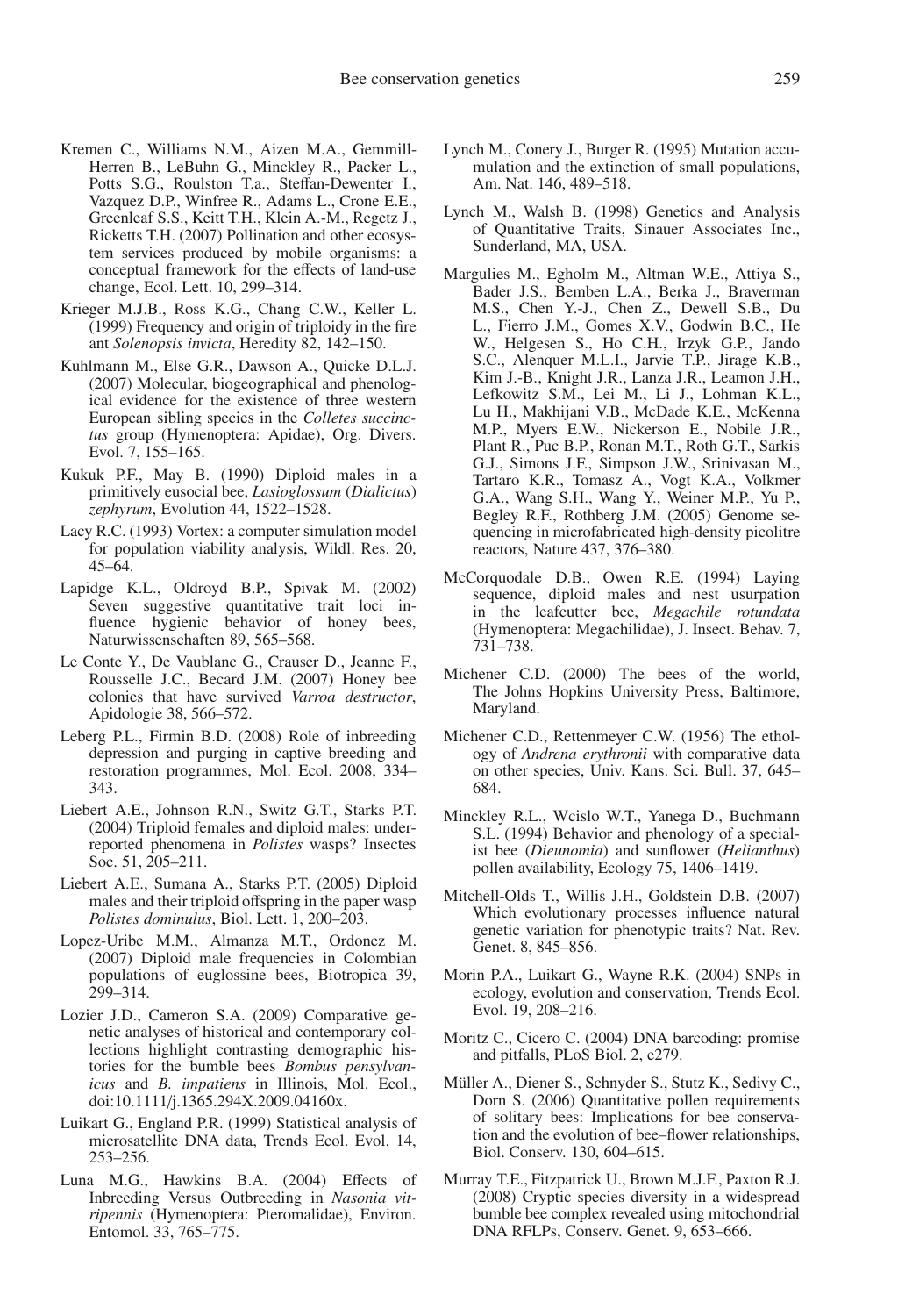- <span id="page-23-3"></span>Murray T.E., Kuhlmann M., Potts S.G. (2009) Conservation ecology of bees: populations, species and communities, Apidologie 40, 211– 236.
- <span id="page-23-27"></span>Navajas M., Migeon A., Alaux C., Martin-Magniette M.L., Robinson G.E., Evans J.D., Cros-Arteil S., Crauser D., Le Conte Y. (2008) Differential gene expression of the honey bee *Apis mellifera* associated with *Varroa destructor* infection, BMC Genomics 9, 301.
- <span id="page-23-25"></span>Neumann N.F., Galvez F. (2002) DNA microarrays and toxicogenomics: applications for ecotoxicology? Biotechnol. Adv. 20, 391–419.
- <span id="page-23-26"></span>Nevins J.R., Potti A. (2007) Mining gene expression profiles: expression signatures as cancer phenotypes, Nat. Rev. Genet. 8, 601–609.
- <span id="page-23-28"></span>Nielsen R. (2005) Molecular signatures of natural selection, Annu. Rev. Genet. 39, 197–218.
- <span id="page-23-29"></span>Nielsen R., Hellmann I., Hubisz M., Bustamante C., Clark A.G. (2007) Recent and ongoing selection in the human genome, Nat. Rev. Genet. 8, 857– 868.
- <span id="page-23-0"></span>NRC (2007) Status of pollinators in North America, National Academies Press, Washington, DC.
- <span id="page-23-1"></span>Olesen J.M., Bascompte J., Dupont Y.L., Jordano P. (2007) The modularity of pollination networks, Proc. Natl Acad. Sci. USA 104, 19891–19896.
- <span id="page-23-22"></span>Otterstatter M.C., Thomson J.D. (2008) Does Pathogen Spillover from Commercially Reared Bumble Bees Threaten Wild Pollinators? PLoS ONE 3, e2771.
- <span id="page-23-18"></span>Owen R.E. (1985) The opportunity for polymorphism and genic variation in social hymenoptera with worker-produced males, Heredity 54, 25–36.
- <span id="page-23-10"></span>Owen R.E., Packer L. (1994) Estimation of the proportion of diploid males in populations of Hymenoptera, Heredity 72, 219–227.
- <span id="page-23-8"></span>Packer L., Owen R.E. (1990) Allozyme variation, linkage disequilibrium and diploid male production in a primitively social bee *Augochlorella striata* (Hymenoptera: Halictidae), Heredity 65, 241–248.
- <span id="page-23-17"></span>Packer L., Owen R. (2001) Population genetic aspects of pollinator decline, Conserv. Ecol. 5, 4.
- <span id="page-23-19"></span>Packer L., Zayed A., Grixti J.C., Ruz L., Owen R.E., Vivallo F., Toro H. (2005) Conservation genetics of potentially endangered mutualisms: reduced levels of genetic variation in specialist versus generalist bees, Conserv. Biol. 19, 195–202.
- <span id="page-23-13"></span>Page R.E. (1980) The evolution of multiple mating behavior by honey bee queens (*Apis mellifera*), Genetics 96, 263–273.
- <span id="page-23-11"></span>Palmer K.A., Oldroyd B.P., Quezada-Euán J.J.G., Paxton R.J., May-Itza W.D.J. (2002) Paternity frequency and maternity of males in some stingless bee species, Mol. Ecol. 11, 2107–2113.
- <span id="page-23-4"></span>Pamilo P., Crozier R.H. (1997) Population biology of social insect conservation, Mem. Mus. Vict. 56, 411–419.
- <span id="page-23-2"></span>Pauw A. (2007) Collapse of a pollination web in small conservation areas, Ecology 88, 1759–1769.
- <span id="page-23-12"></span>Paxton R.J. (2005) Male mating behaviour and mating systems of bees: an overview, Apidologie 36, 145– 156.
- <span id="page-23-7"></span>Paxton R.J., Thorén P.A., Gyllenstrand N., Tengö J. (2000) Microsatellite DNA analysis reveals low diploid male production in a communal bee with inbreeding, Biol. J. Linn. Soc. Lond. 69, 483–502.
- <span id="page-23-9"></span>Paxton R.J., Bego L.R., Shah M.M., Mateus S. (2003) Low mating frequency of queens in the stingless bee *Scaptotrigona postica* and worker maternity of males, Behav. Ecol. Sociobiol. 53, 174–181.
- <span id="page-23-20"></span>Pfrender M.E., Spitze K., Hicks J., Morgan K., Latta L., Lynch M. (2000) Lack of concordance between genetic diversity estimates at the molecular and quantitative-trait levels, Conserv. Genet. 1, 263– 269.
- <span id="page-23-5"></span>Plowright R.C., Pallett M.J. (1979) Worker-male conflict and inbreeding in bumble bees (Hymenoptera: Apidae), Can. Entomol. 111, 289–294.
- <span id="page-23-23"></span>Quezada-Euán J.J.G., Paxton R.J., Palmer K.A., Itza W.D.M., Tay W.T., Oldroyd B.P. (2007) Morphological and molecular characters reveal differentiation in a Neotropical social bee, *Melipona beecheii* (Apidae: Meliponini), Apidologie 38, 247–258.
- <span id="page-23-14"></span>Ralls K., Ballou J. (1983) Extinction: lessons from zoos, in: Schonewald-Cox C.M., Chambers S.M., MacBryde B., Thomas L. (Eds.), Genetics and Conservation: A Reference for Managing Wild Animal and Plant Populations, Benjamin/Cummings Menlo Park, CA.
- <span id="page-23-15"></span>Ralls K., Ballou J.D., Templeton A. (1988) Estimates of lethal equivalents and the cost of inbreeding in mammals, Conserv. Biol. 2, 185–193.
- <span id="page-23-21"></span>Reed D.H., Frankham R. (2001) How closely correlated are molecular and quantitative measures of genetic variation? A meta-analysis, Evolution 55, 1095–1103.
- <span id="page-23-16"></span>Reed D.H., Frankham R. (2003) Correlation between fitness and genetic diversity, Conserv. Biol. 17, 230–237.
- <span id="page-23-6"></span>Ross K.G., Fletcher D.J.C. (1986) Diploid male production - a significant colony mortality factor in the fire ant *Solenopsis invicta* (Hymenoptera: Formicidae), Behav. Ecol. Sociobiol. 19, 283–291.
- <span id="page-23-24"></span>Roubik D.W. (2001) Ups and Downs in Pollinator Populations: When is there a Decline? Conserv. Ecol. 5, 2. [online] http://[www.consecol.org](http://www.consecol.org/vol5/iss1/art2)/vol5/ [iss1](http://www.consecol.org/vol5/iss1/art2)/art2 (accessed on 2 February 2009).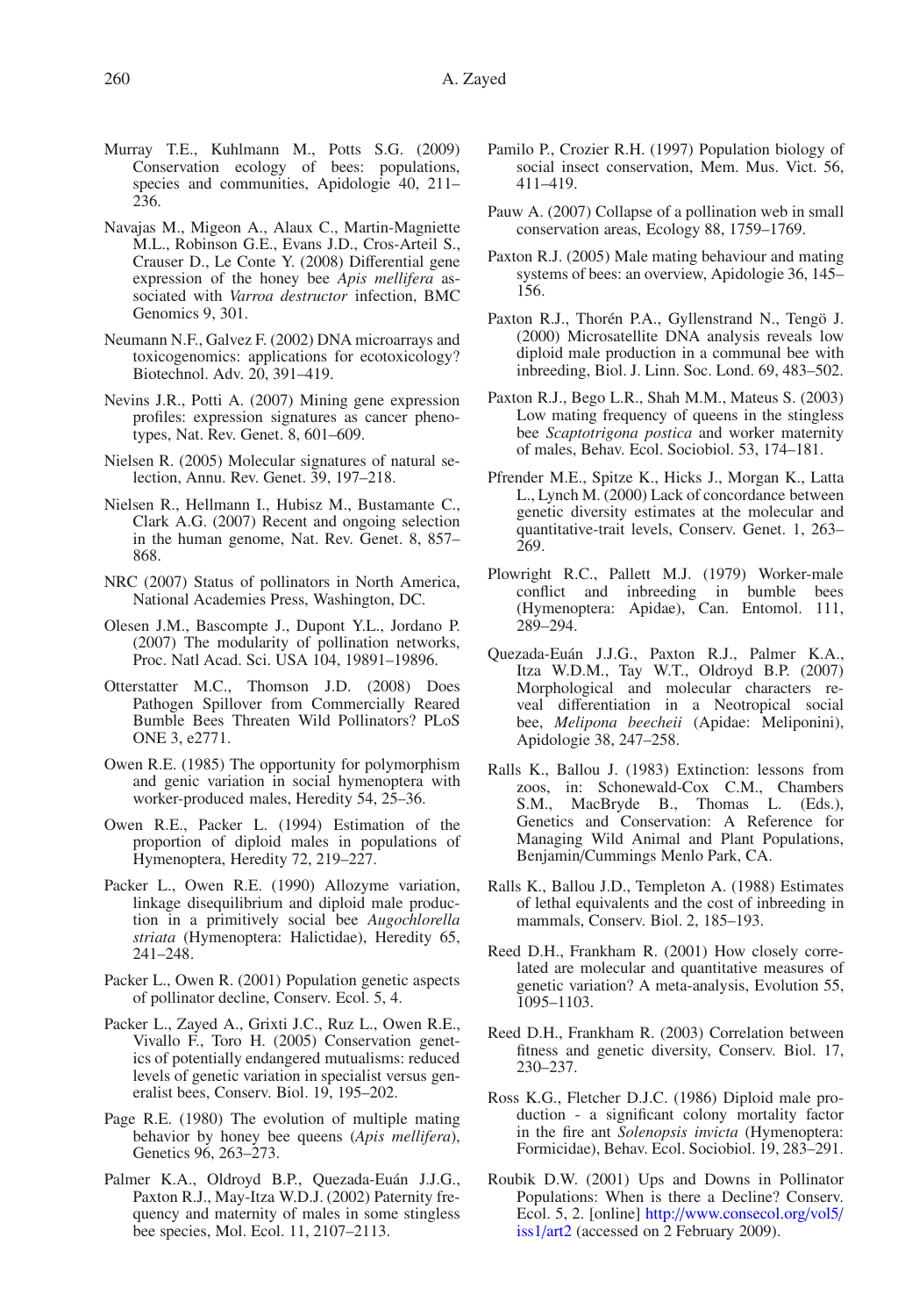- <span id="page-24-8"></span>Roubik D.W., Weigt L.A., Bonilla M.A. (1996) Population genetics, diploid males, and limits to social evolution of euglossine bees, Evolution 50, 931–935.
- <span id="page-24-27"></span>Sabeti P.C., Schaffner S.F., Fry B., Lohmueller J., Varilly P., Shamovsky O., Palma A., Mikkelsen T.S., Altshuler D., Lander E.S. (2006) Positive natural selection in the human lineage, Science 312, 1614–1620.
- <span id="page-24-1"></span>Saccheri I., Kuussaari M., Kankare M., Vikman P., Fortelius W., Hanski I. (1998) Inbreeding and extinction in a butterfly metapopulation, Nature 392, 491–494.
- <span id="page-24-22"></span>Schena M., Shalon D., Davis R.W., Brown P.O. (1995) Quantitative Monitoring of Gene Expression Patterns with a Complementary DNA Microarray, Science 270, 467–470.
- <span id="page-24-17"></span>Schmid-Hempel P., Schmid-Hempel R., Brunner P.C., Seeman O.D., Allen G.R. (2007) Invasion success of the bumblebee, *Bombus terrestris*, despite a drastic genetic bottleneck, Heredity 99, 414–422.
- <span id="page-24-13"></span>Schremph A., Aron S., Heinze J. (2006) Sex determination and inbreeding depresion in an ant with regular sib-mating, Heredity 97, 75–80.
- <span id="page-24-20"></span>Shendure J., Mitra R.D., Varma C., Church G.M. (2004) Advanced sequencing technologies: methods and goals, Nat. Rev. Genet. 5, 335–344.
- <span id="page-24-9"></span>Simmonds F.J. (1947) Improvement of the sex ratio of a parasite by selection, Can. Entomol. 79, 41–44.
- <span id="page-24-2"></span>Spielman D., Brook B.W., Frankham R. (2004) Most species are not driven to extinction before genetic factors impact them, Proc. Natl Acad. Sci. USA 101, 15261–15264.
- <span id="page-24-5"></span>Stouthamer R., Luck R.F., Werren J.H. (1992) Genetics of sex determination and the improvement of biological control using parasitoids, Environ. Entomol. 21, 427–435.
- <span id="page-24-15"></span>Stow A., Silberbauer L., Beattie A.J., Briscoe D.A. (2007) Fine-scale genetic structure and firecreated habitat patchiness in the Australian allodapine bee, *Exoneura nigrescens* (Hymenoptera: Apidae), J. Hered. 98, 60–66.
- <span id="page-24-19"></span>Strange J.P., Knoblett J., Griswold T. (2009) DNA amplification from pin-mounted bumble bees (*Bombus*) in a museum collection: effects of fragment size and specimen age on successful PCR, Apidologie, DOI: 10.1051/apido/2008070.
- <span id="page-24-10"></span>Strassmann J. (2001) The rarity of multiple mating by females of social Hymenoptera, Insectes Soc. 48, 1–13.
- <span id="page-24-21"></span>Strausberg R.L., Levy S., Rogers Y.-H. (2008) Emerging DNA sequencing technologies for human genomic medicine, Drug Discov. Today 13, 569–577.
- <span id="page-24-7"></span>Takahashi N.C., Peruquetti R.C., Del Lama M.A., de Oliveira Campos L.A. (2001) A reanalysis of diploid male frequencies in euglossine bees (Hymenoptera: Apidae), Evolution 55, 1897– 1899.
- <span id="page-24-6"></span>Takahashi J., Ayabe T., Mitsuhata M., Shimizu I., Ono M. (2008) Diploid male production in a rare and locally distributed bumblebee, *Bombus florilegus* (Hymenoptera, Apidae), Insectes Soc. 55, 43–50.
- <span id="page-24-14"></span>Tavares M.G., Dias L.A.D., Borges A.A., Lopes D.M., Busse A.H.P., Costa R.G., Salomao T.M.F., Campos L.A.D. (2007) Genetic divergence between populations of the stingless bee uruqu amarela (*Melipona rufiventris* group, Hymenoptera, Meliponini): Is there a new *Melipona* species in the Brazilian state of Minas Gerais? Genet. Mol. Biol. 30, 667–675.
- <span id="page-24-3"></span>Templeton A.R., Read B. (1994) Inbreeding: one word, several meanings, much confusion, in: Loeschcke V., Tomiuk J., Jain S.K. (Eds.), Conservation Genetics, Birkhäuser-Verlag Basel, Switzerland, pp. 91–106.
- <span id="page-24-25"></span>The Honeybee Genome Sequencing Consortium (2006) Insights into social insects from the genome of the honeybee *Apis mellifera*, Nature 443, 931–949.
- <span id="page-24-26"></span>Twyman R.M. (2004) SNP discovery and typing technologies for pharmacogenomics, Curr. Top. Med. Chem. 4, 1423–1431.
- <span id="page-24-0"></span>Vamosi J.C., Knight T.M., Steets J.A., Mazer S.J., Burd M., Ashman T.-L. (2006) Pollination decays in biodiversity hotspots, Proc. Natl Acad. Sci. USA 103, 956–961.
- <span id="page-24-23"></span>van 't Veer L.J., Bernards R. (2008) Enabling personalized cancer medicine through analysis of geneexpression patterns, Nature 452, 564–570.
- <span id="page-24-4"></span>van Wilgenburg E., Driessen G., Beukeboom L. (2006) Single locus complementary sex determination in Hymenoptera: an "unintelligent" design? Front. Zool. 3, 1–15.
- <span id="page-24-11"></span>Vilas C., San Miguel E., Amaro R., Garcia C. (2006) Relative contribution of inbreeding depression and eroded adaptive diversify to extinction risk in small populations of shore *Campion*, Conserv. Biol. 20, 229–238.
- <span id="page-24-24"></span>Wadlow R., Ramaswamy S. (2005) DNA microarrays in clinical cancer research, Curr. Mol. Med. 5, 111–120.
- <span id="page-24-18"></span>Wandeler P., Hoeck P.E.A., Keller L.F. (2007) Back to the future: museum specimens in population genetics, Trends Ecol. Evol. 22, 634–642.
- <span id="page-24-16"></span>Wang J. (2005) Estimation of effective population sizes from data on genetic markers, Philos. Trans. R. Soc. Lond. B Biol. Sci. 360, 1395–1409.
- <span id="page-24-12"></span>Werren J.H. (1993) The evolution of inbreeding in haplodiploid organisms, in: Thornhill N.W. (Ed.), The natural history of inbreeding and outbreeding: theoretical and empirical perspectives, The University of Chicago Press Chicago, pp. 42–59.